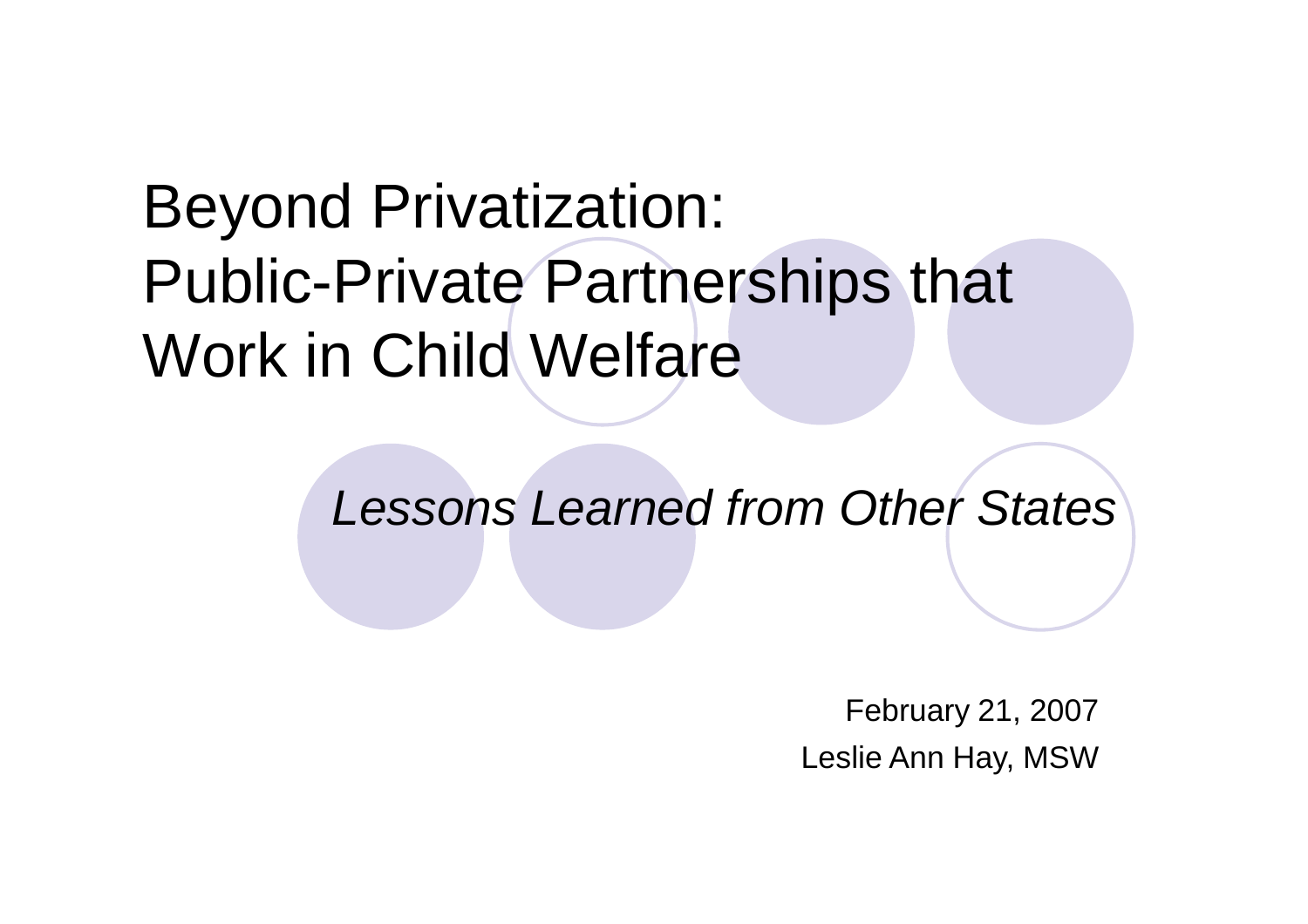## Presentation Overview

Privatization in Child Welfare Services – *"not whether, but how to privatize services"*

- **Lessons Learned from Key States**
- 3 R's of Effective Public-Private Partnerships
	- Sharing Risks
	- Sharing Resources
	- **O Sharing Results**
- Looking Ahead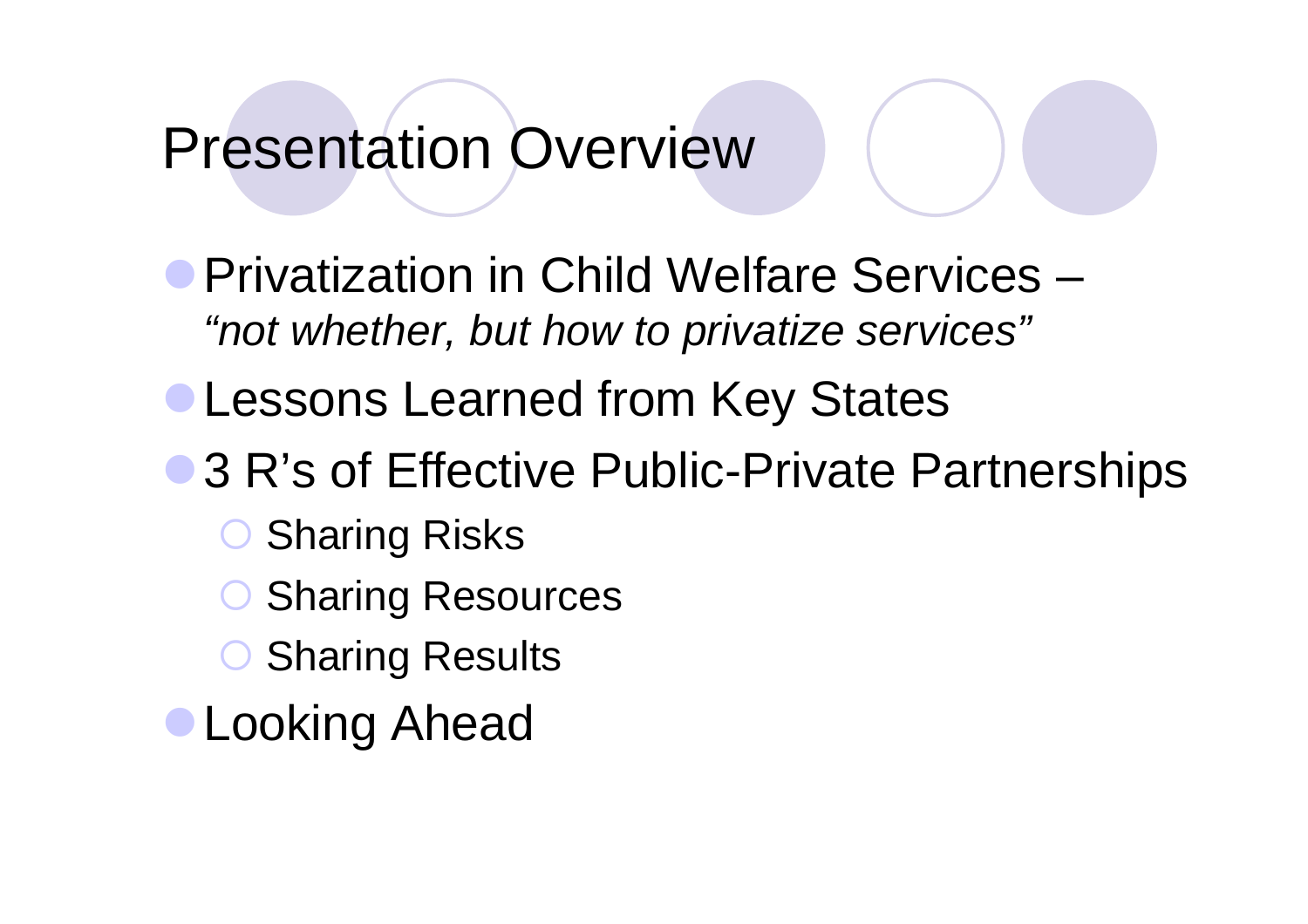### Historical reliance on private sector

- State & local governments have paid private, voluntary agencies to provide child welfare services since early 1800s
- \* Contracting out of child welfare services nationally:
	- O 58% family preservation
	- 42% residential treatment
	- 52% case management for adoption **\*** *Based on 2001 HHS survey of*



*local child welfare agencies*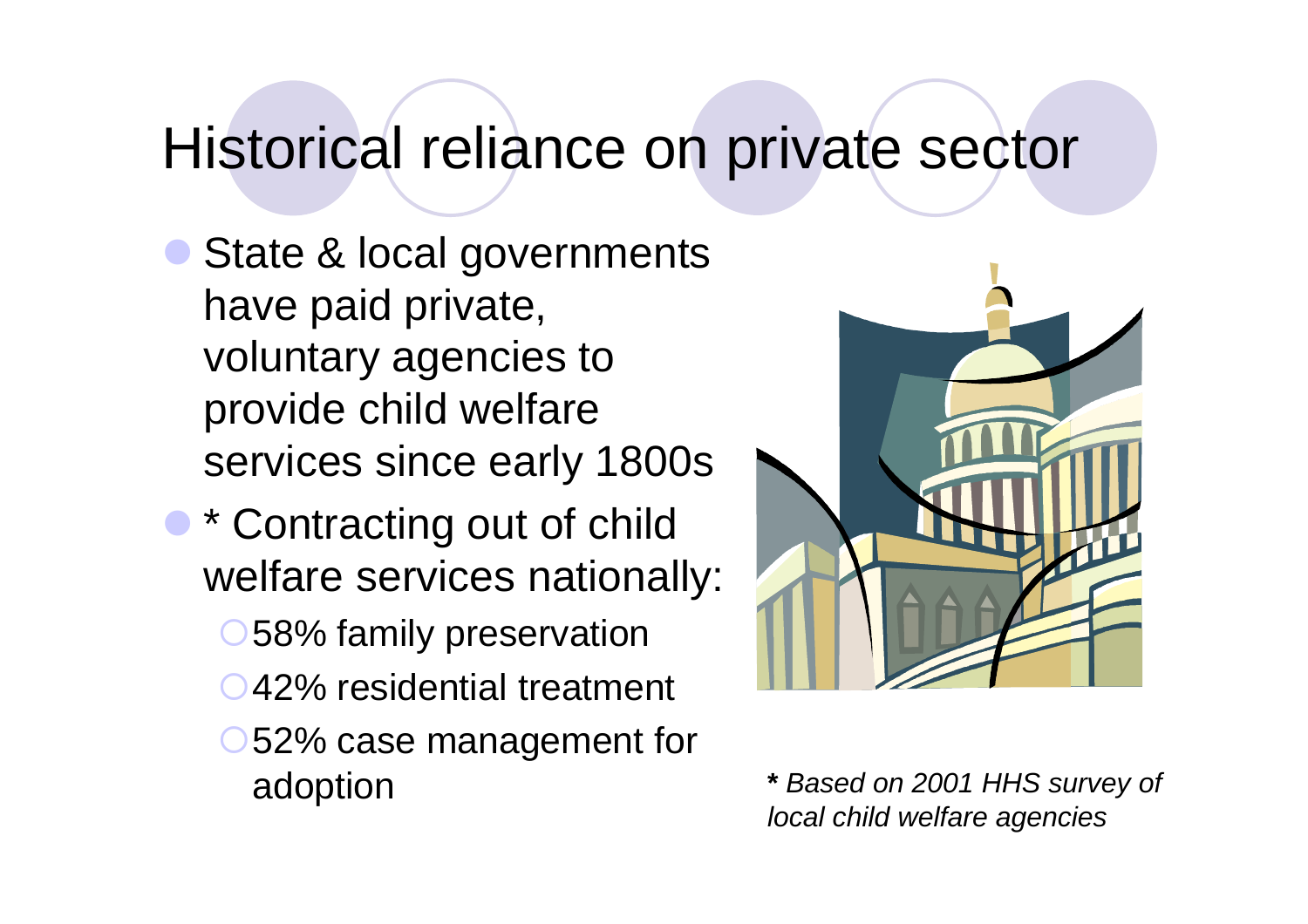## Evolution of privatization

Recent expansion of privatization driven by: **ODownsizing of public sector capacity OGovernment deregulation** Cost containment **OGreater focus on improved outcomes** Newer aspects of privatization include: OUse of performance-based incentives Implementation of managed care principles **Extension of contracting out beyond non-profits** to for-profits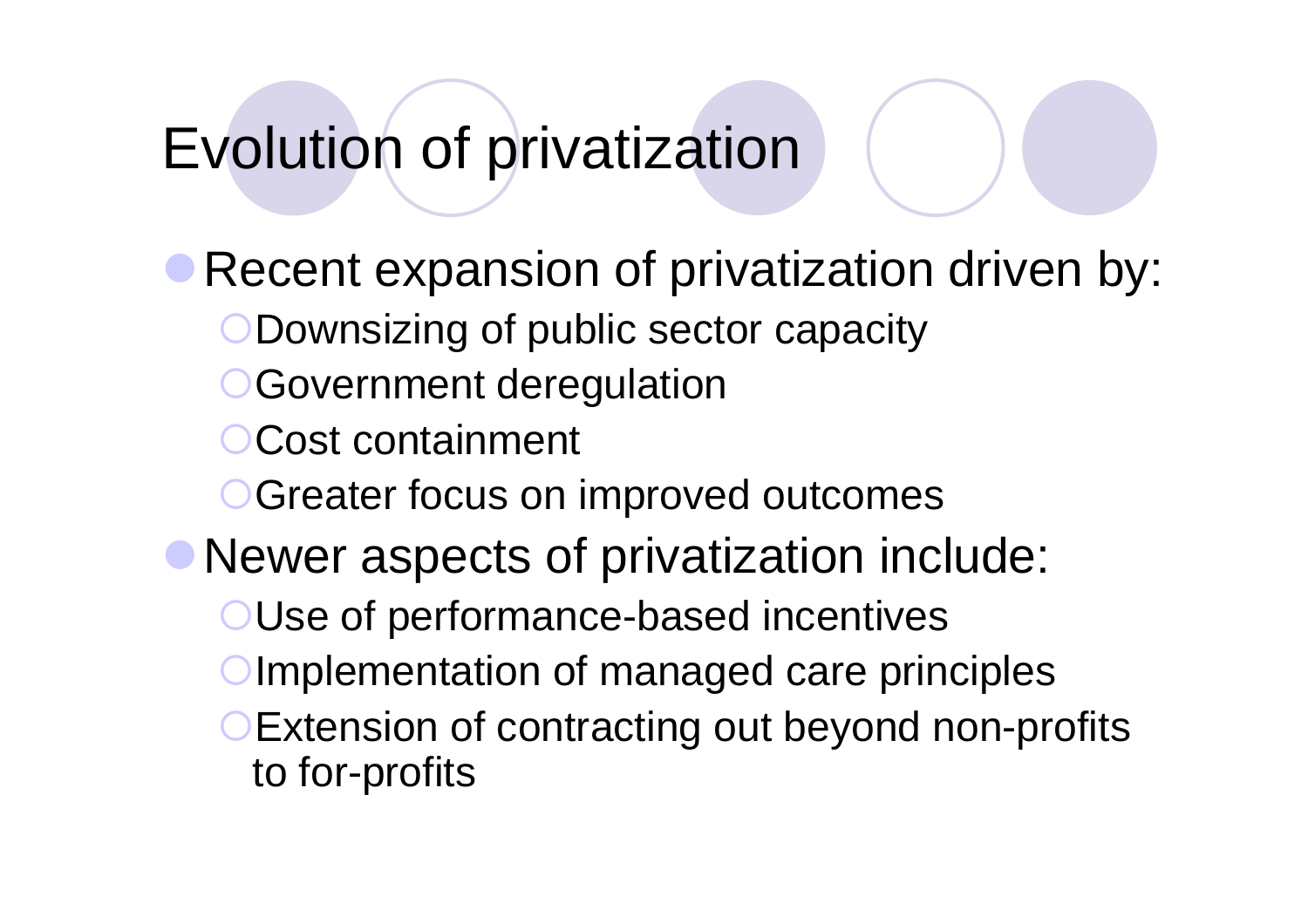## Some Key Privatization Initiatives

#### • Examined 5 target jurisdictions:

**O**Florida

**O**lllinois

**O**Kansas

O Milwaukee County, Wisconsin

Utah

- **Reviewed approach to privatization in the** context of each target jurisdiction
- Analyzed key results and lessons learned
- **Interviewed national child welfare experts** familiar with these privatization initiatives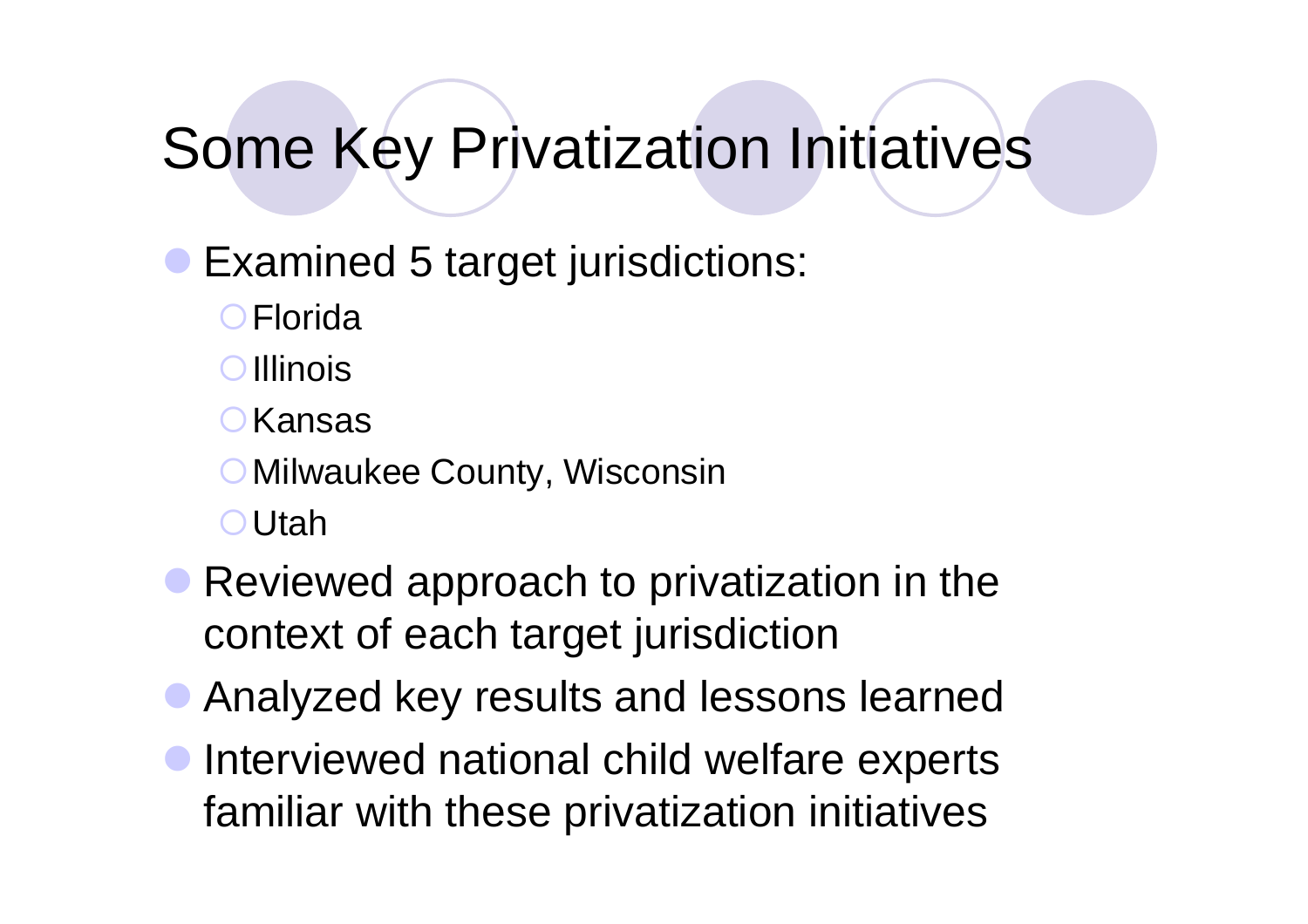## Key Informants

- **Mark Courtney, Director, Chapin Hall** Center for Children, University of Chicago
- **Bruce Kamradt, Director, Wraparound** Milwaukee
- **Robin Arnold-Williams, former Director,** Utah Department of Human Services
- **Fred Wulczyn, Research Fellow, Chapin** Hall Center for Children, University of Chicago
- **David Kirk, Former Director, Children's Home** & Aid Society, Chicago, Illinois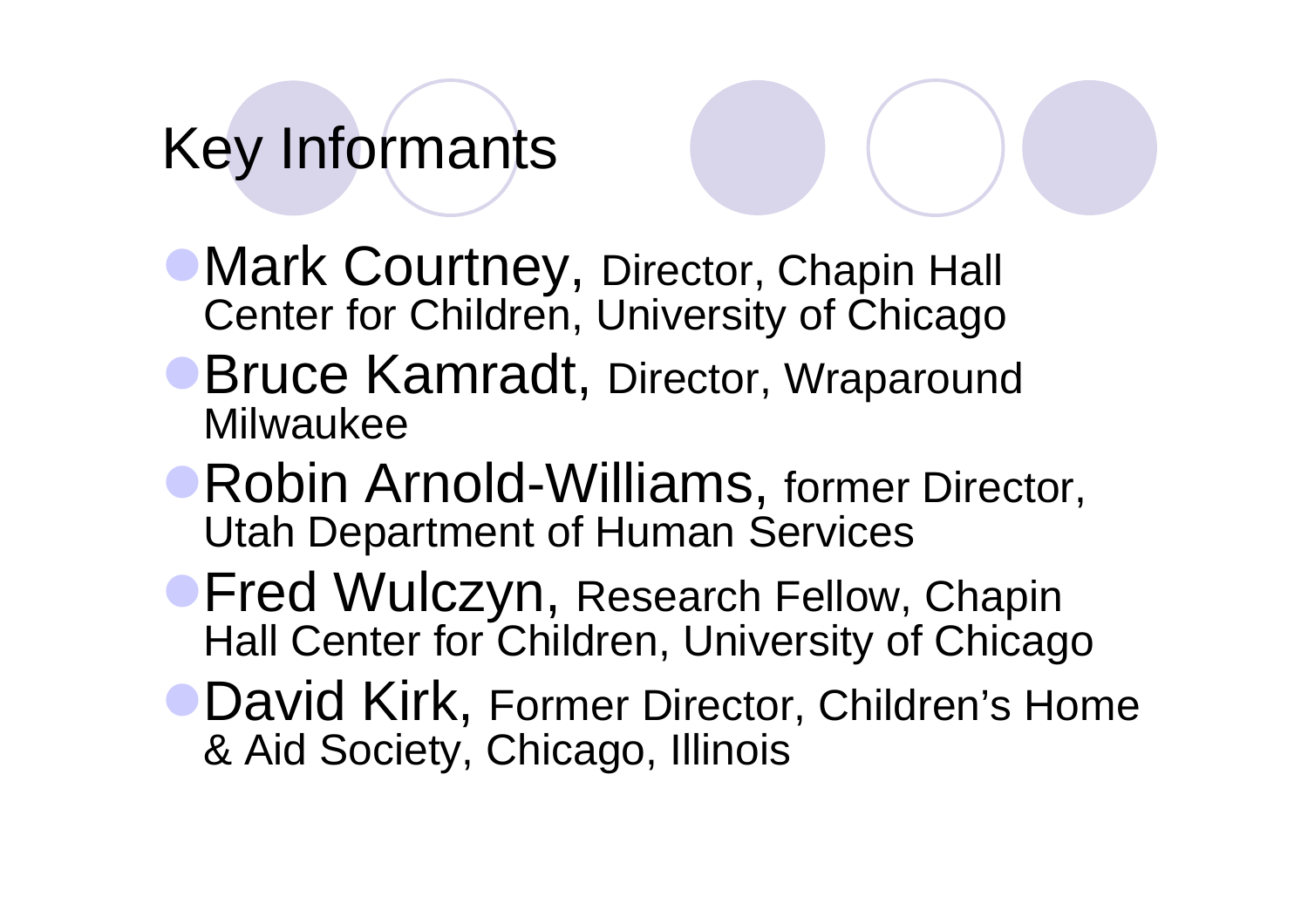## Florida – What they did

**1998 Legislative mandate to privatize child** welfare services statewide



- Shift from state administered system to Lead Agency model
- **Funded by global budget transfer** 
	- ◯ Allocate fixed % of state budget to Lead Agency
	- O Shift responsibility for all CW services (except CPS investigations) to Lead Agency
- State monitors performance; CPS investigations
- 20 Lead Agencies serve all 67 counties in FL
- State established "Risk Pool" to manage volume, intensity fluctuations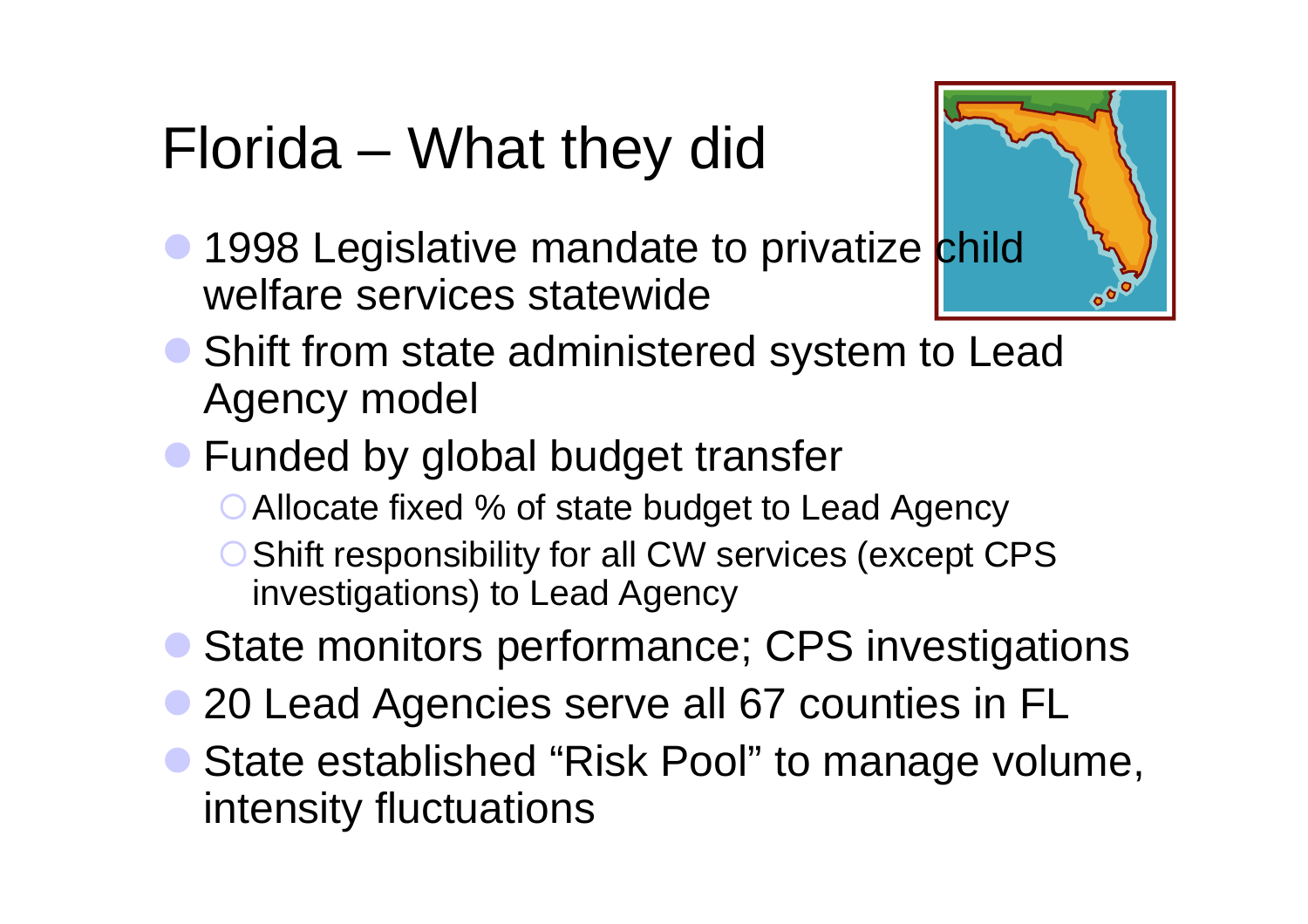## Florida – Lessons Learned

- Inconclusive results for first 8 years
- Significant cost expenditures by state
	- $CFY$  05-06 budget = \$625.4 million
	- O \$230.2 million spent on inadequate SACWIS system
- 2004 shows mixed outcomes
	- O Increased adoptions
	- O Decreased lengths of stay
	- O Decreased rate of reunification
	- **O** Rate of out-of-home care re-entry increased
- Inherited same challenges as public sector prior to reform

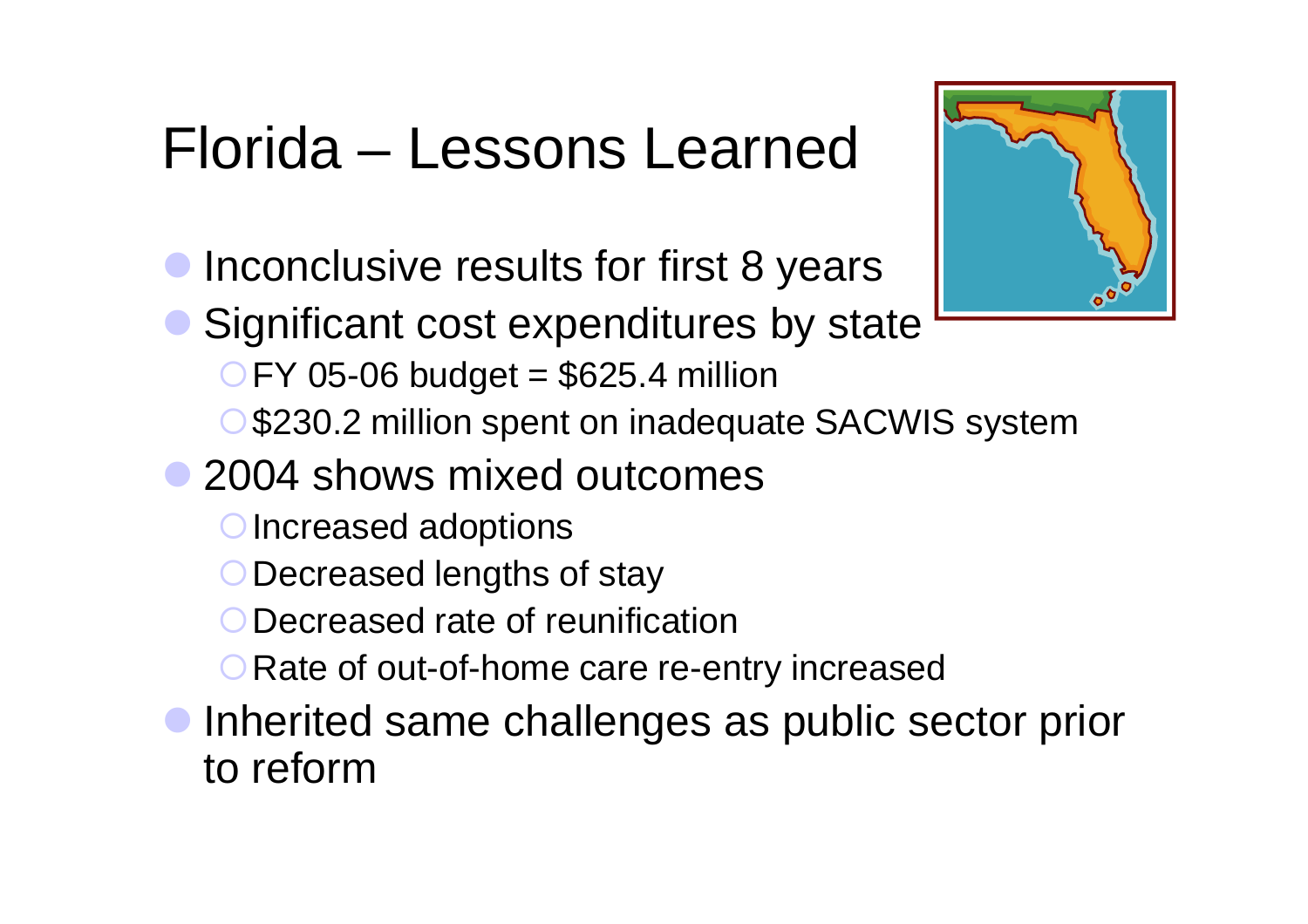## Florida – More Lessons

- Strategies for handling risk slow to evolve
- 2000: Legislature set up \$4.5 million risk pool to protect lead agencies from extreme growth in caseloads beyond lead agency's control
	- O State asserts no providers accessing risk pool indicates fiscal stability of lead agencies.
	- Agencies contend rules for accessing risk pool and level of support to be provided are not clear to lead agencies, so few, if any, requests are made.
- Inadequate risk protection  $\rightarrow$  many agencies chose not to assume lead agency role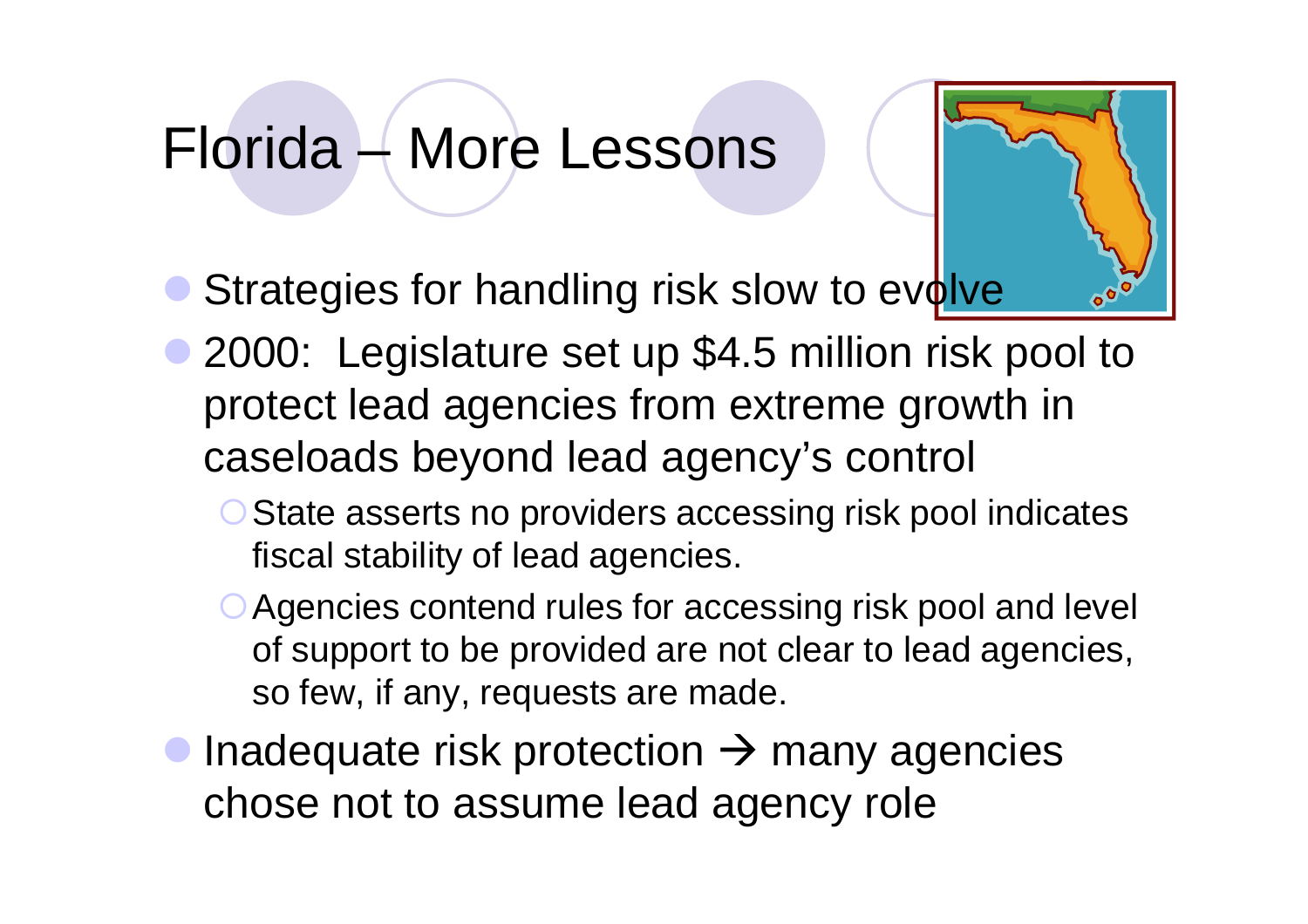## Illinois – What they did

- **Built on existing strength of existing public-private** agency relationship
- **Performance based contracting** 
	- O Clear performance measures targeting permanency O Open communication of agency success relative to peers
	- ODCFS established incentive system for high performers
- Introduced subsidized guardianship
	- **OIV-E Waiver created this permanency option for Illinois** ○ 6800 children transferred from LTFC to this status
- Shifted savings from foster care reductions to enhance front end service interventions that prevented placement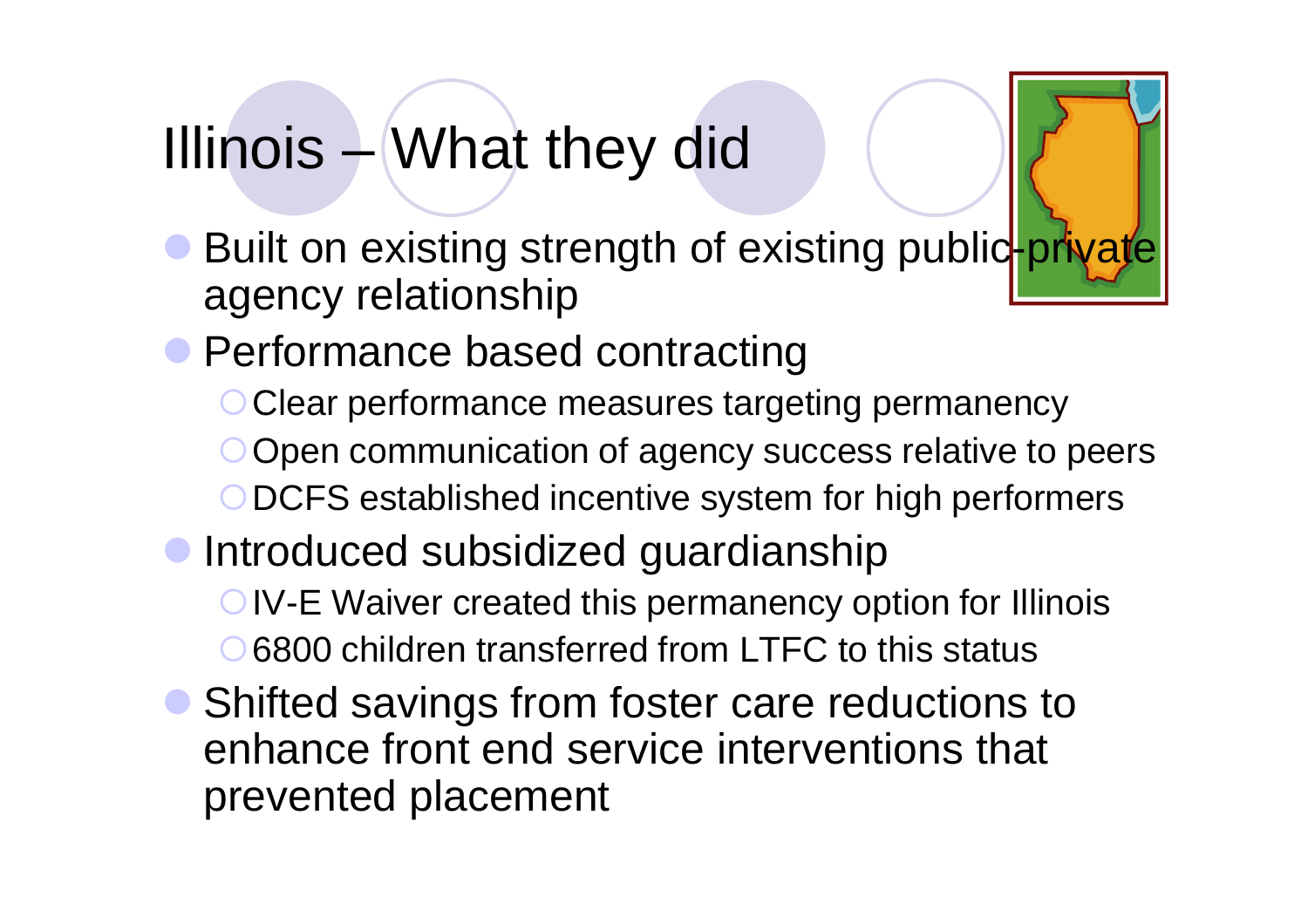### Illinois – Lessons Learned

- Dramatic outcomes may overshadow other data
	- O Cut foster care population by 60%
	- Lowered caseloads from >50 to <20
	- **O** Higher placement instability
	- **OLowest rate of reunification in country**
- Closely monitored data at each stage to determine progress and adjust accordingly
- Savings from suspended payments to low performers funded incentives for high performers
- Transparency in performance expectations
- Narrow focus on alternative permanency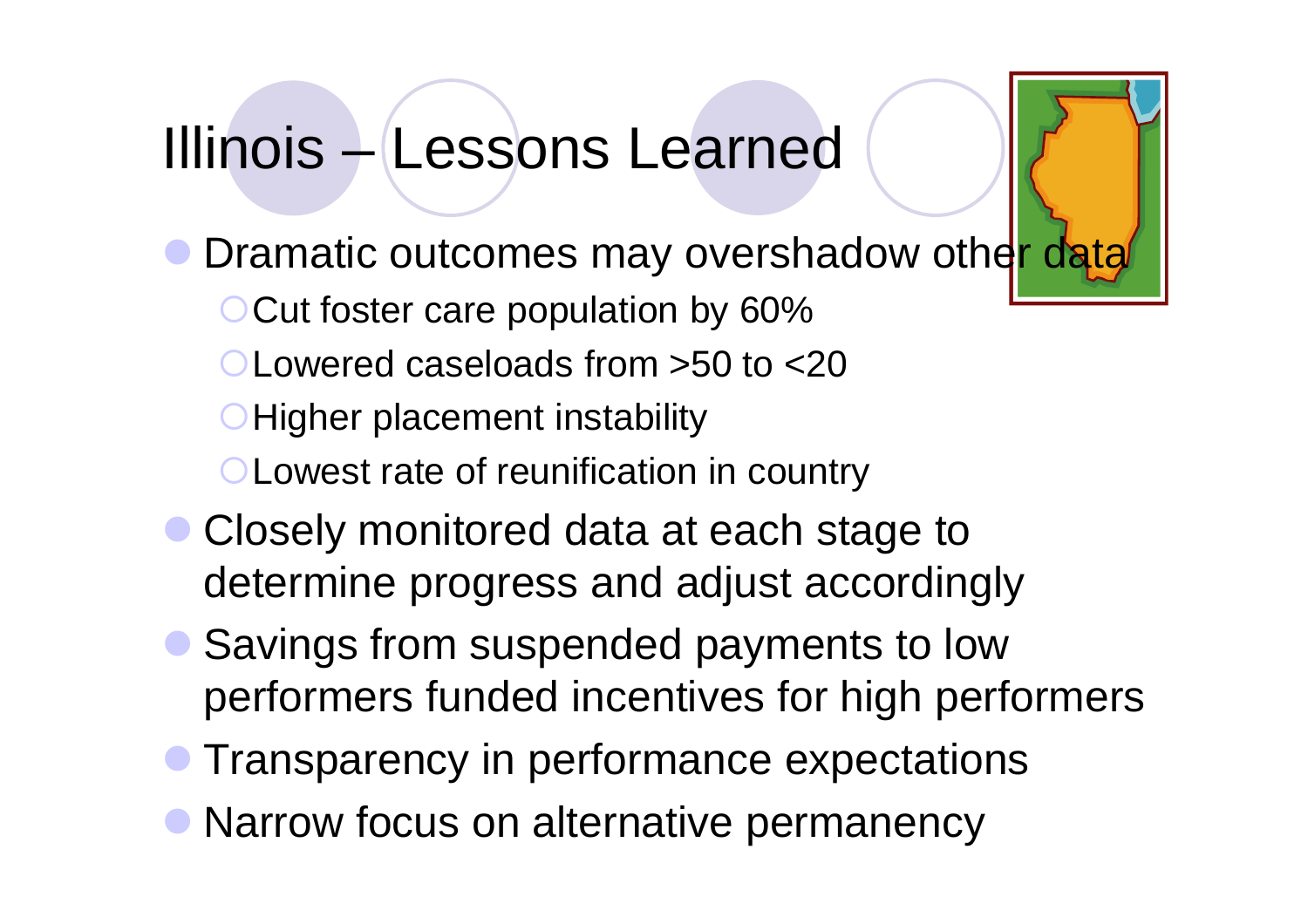## **Using Outcome Information to Improve Child Welfare Services**

#### **The Cycle of E xperiences in the Child Welfare S ys te m\***

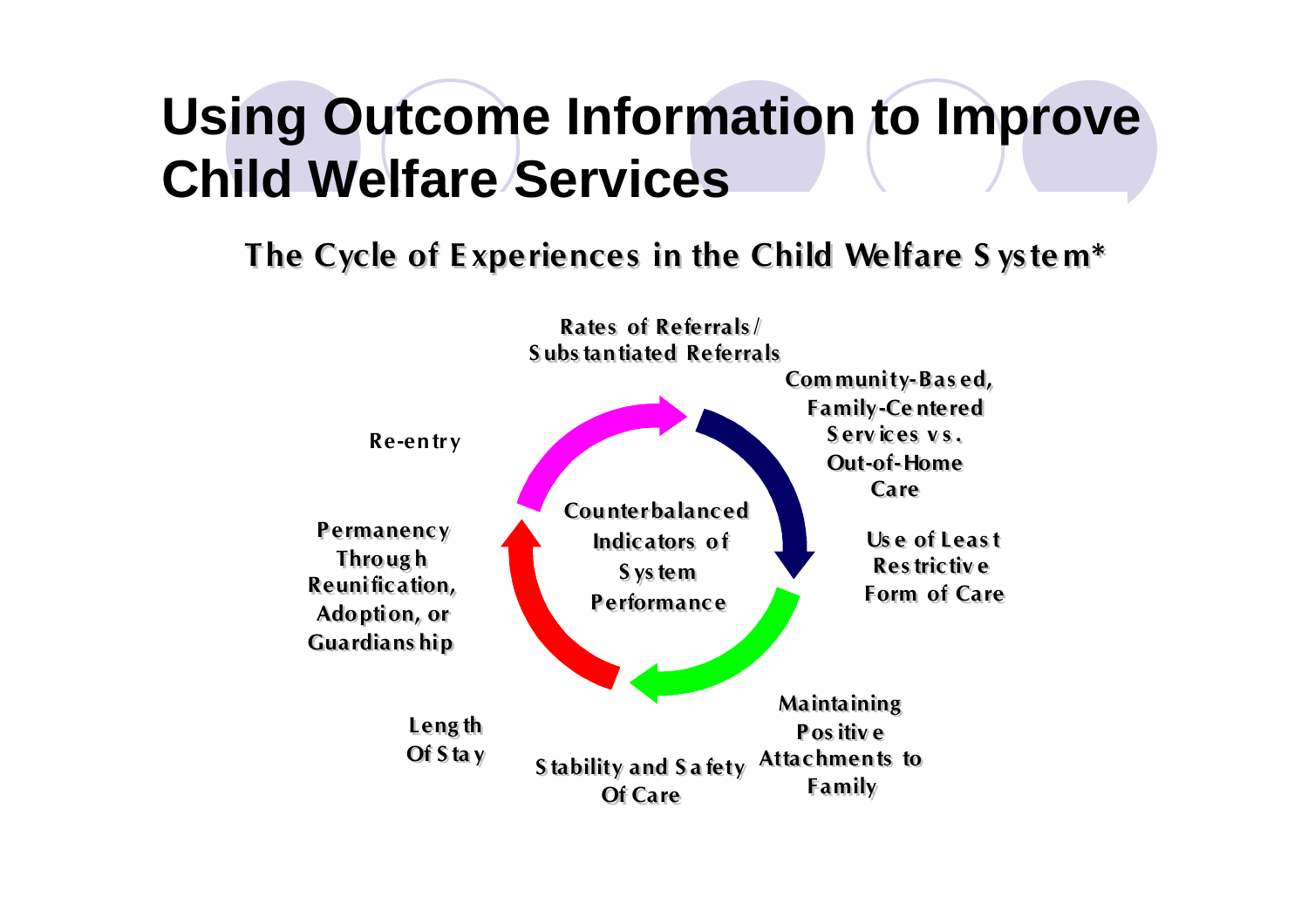## Kansas – What they did



- **Earliest implementers of managed care approach** to privatization of public child welfare services
- Built on an existing network of private service providers
- **First state to use regional Lead Agency model**
- State monitors performance and conducts intake and investigations
- Expanded services available across 105 counties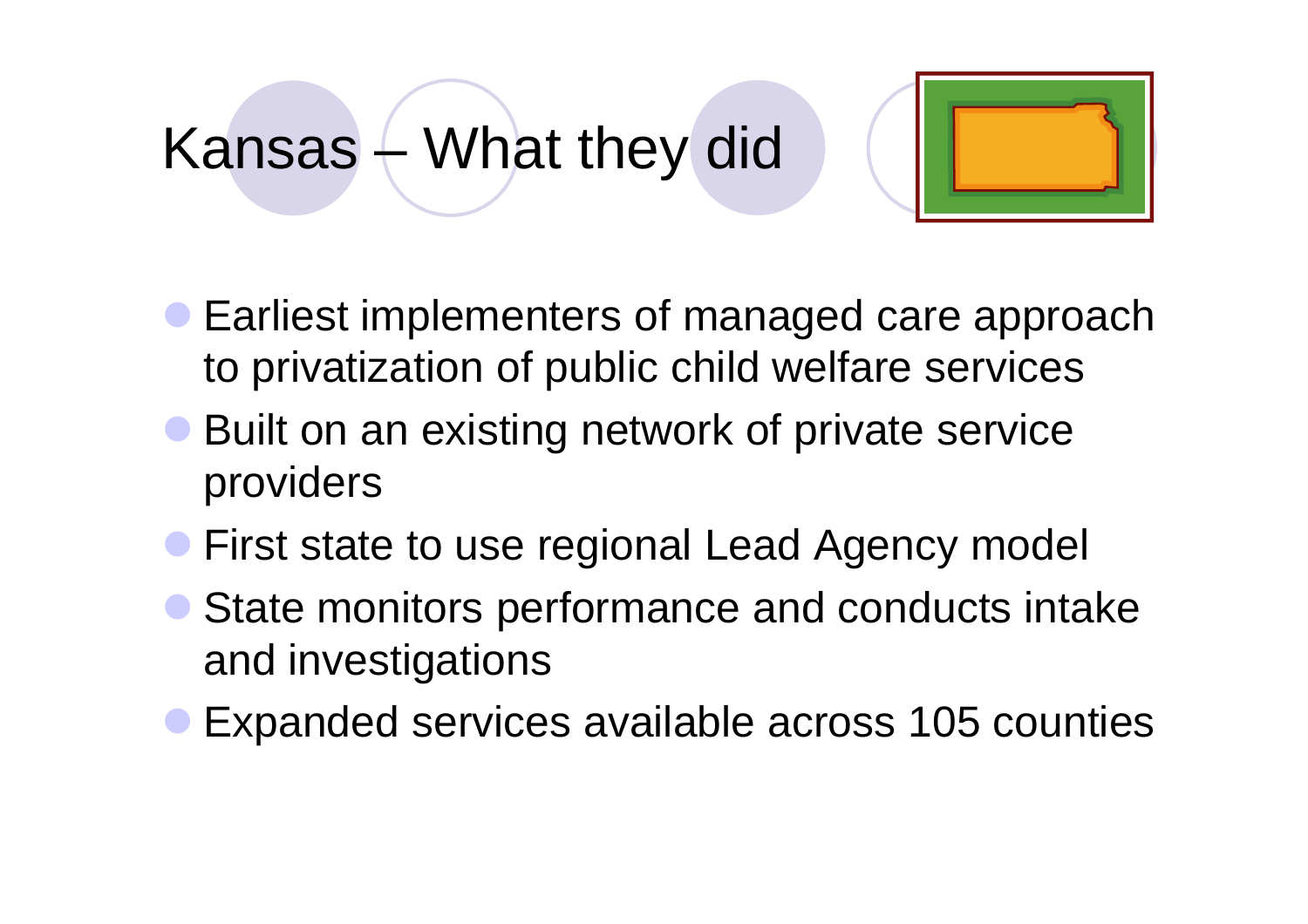## Kansas – Lessons Learned



- Rapid implementation without baseline data, clear expectations or understanding of risks/costs
- Shifting performance expectations from year to year makes evaluation of results difficult
- **Limited accountability mechanism due to no link** between payment and outcome achievement
- Excessive resource investment by the state expenditure increased by \$100 million in 4 years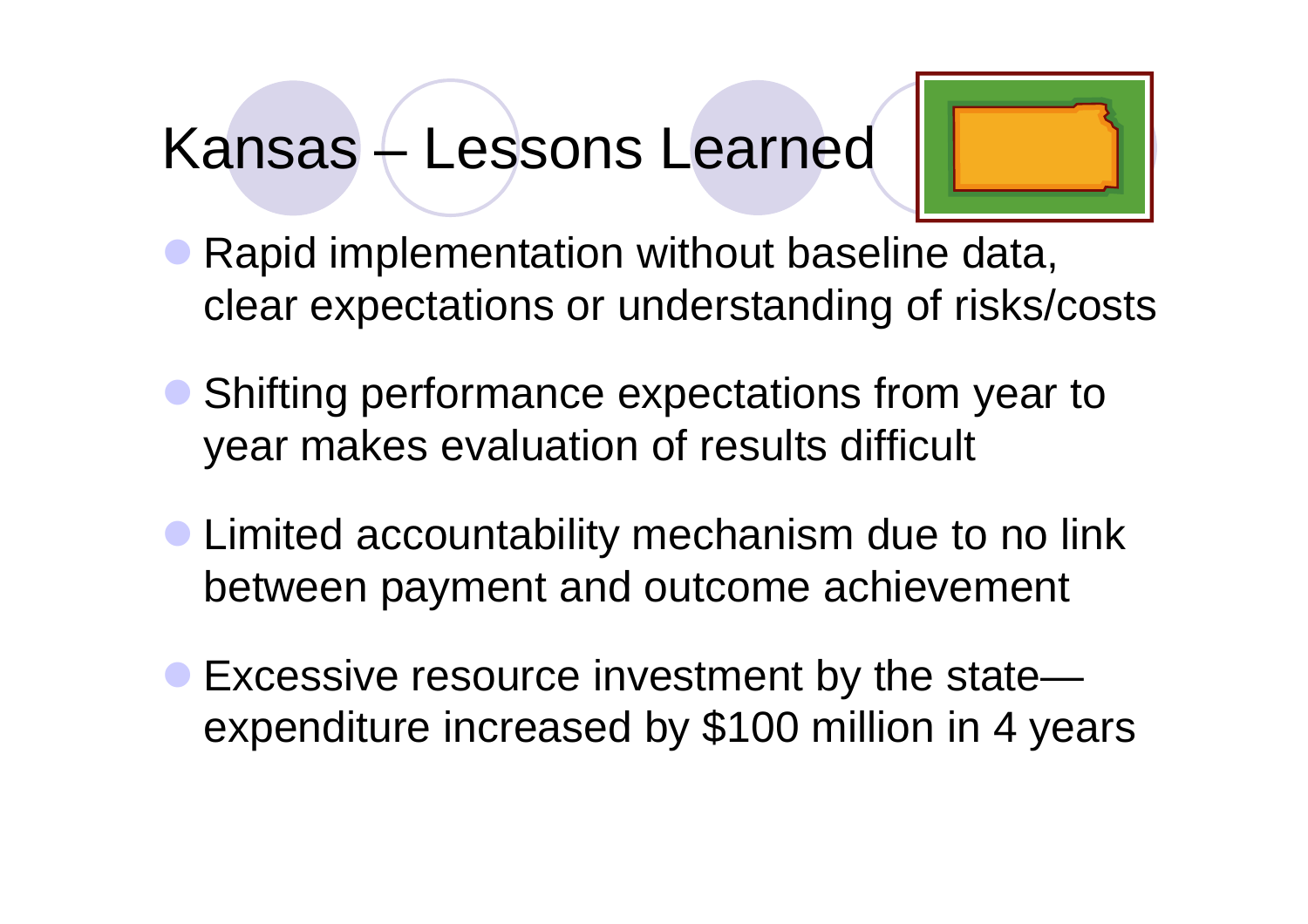### Making performance contracting work

- Agree on operational definition of "good performance"
- Establish baseline for desired performance measures
- Begin to measure and reward performance against baseline
- Support continuous system improvement with targeted technical assistance vs. using measures to decide how much or whether provider will be paid
- Recognize complexity don't oversimplify connection between financial incentives and desired results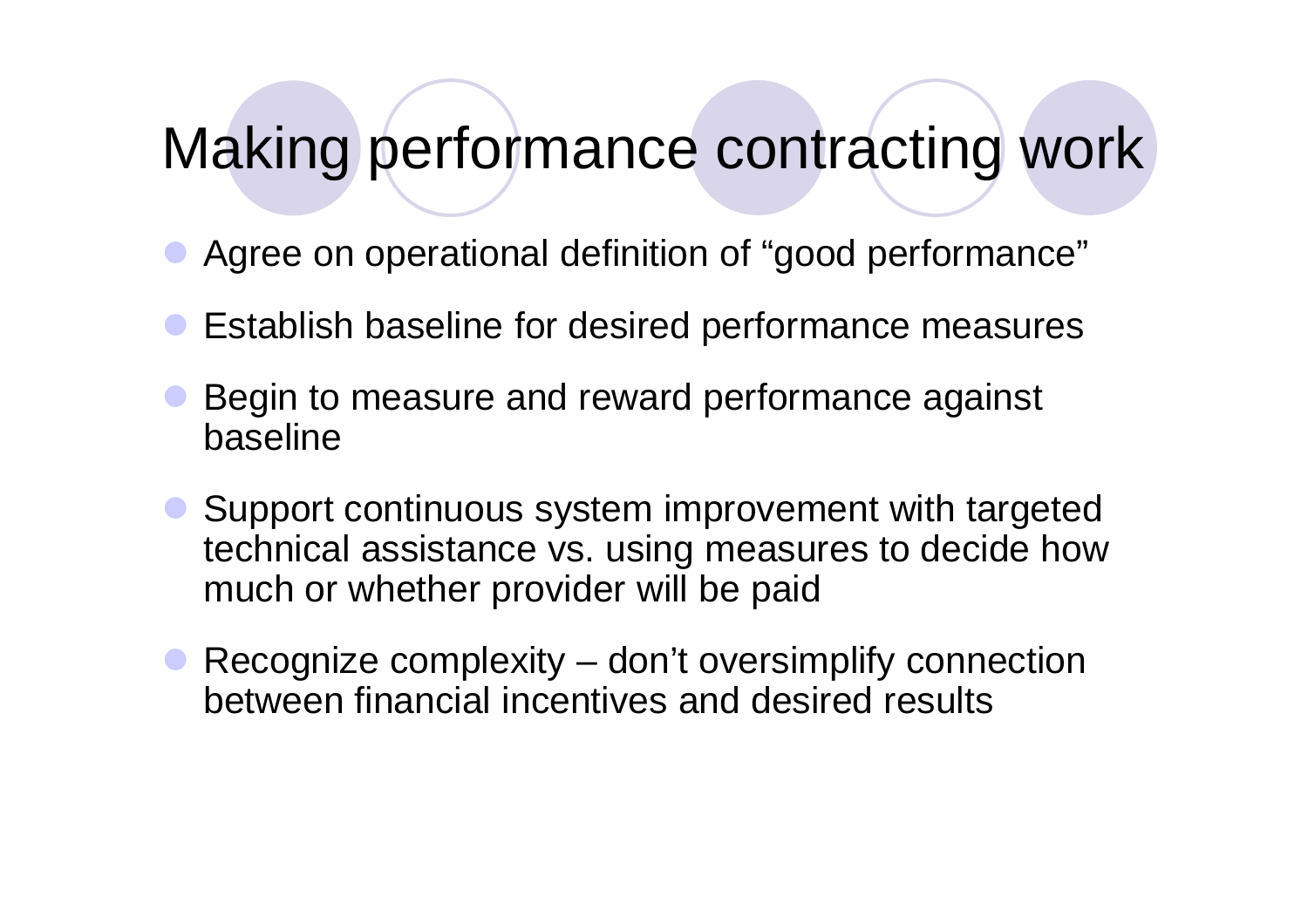### Milwaukee – What they did



- Bureau of Milwaukee Child Welfare
	- O Only state-run child welfare county in Wisconsin
	- O State has strong oversight of Lead Agencies
	- **O Each Lead Agency has specialized scope of service,** serving specific geographic area
	- O State does intake assessment and investigations
- **Practice model based on wraparound principles:** 
	- **Alternative safety interventions**
	- O Wraparound service for high intensity cases
	- 24/7 mental health crisis intervention services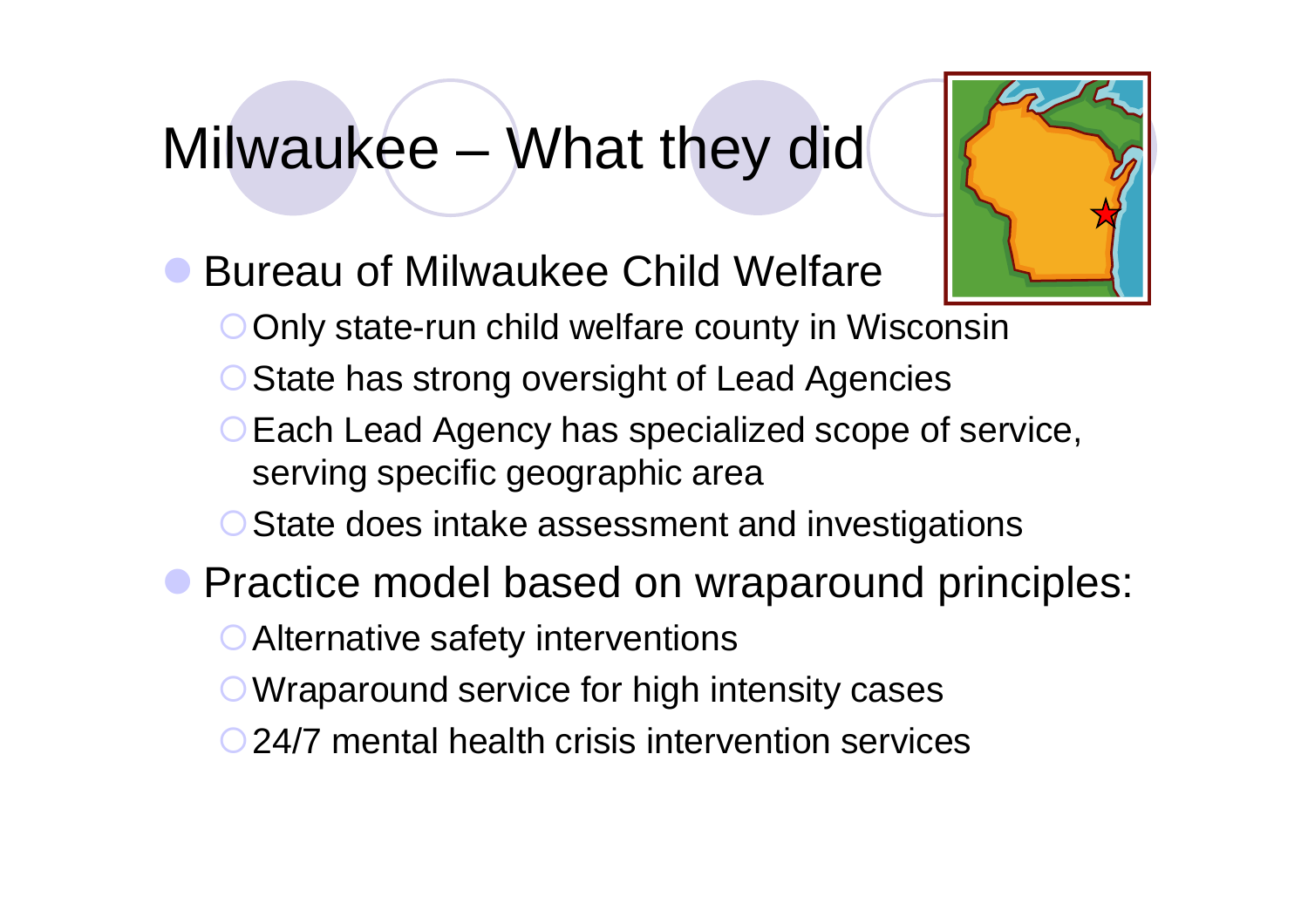#### Milwaukee – Lesson Learned

- **Positive Outcomes** 
	- Decreased foster care entry rates
	- Increased family reunification rates
	- O Increased placement stability



- **Practice model emphasizes community-based** prevention and post-reunification support
- \$8.3 million overall cost savings from 1996-2000
- **Persistent challenges:** 
	- O Recruiting quality foster homes
	- High staff turnover in private agencies (up to 50%)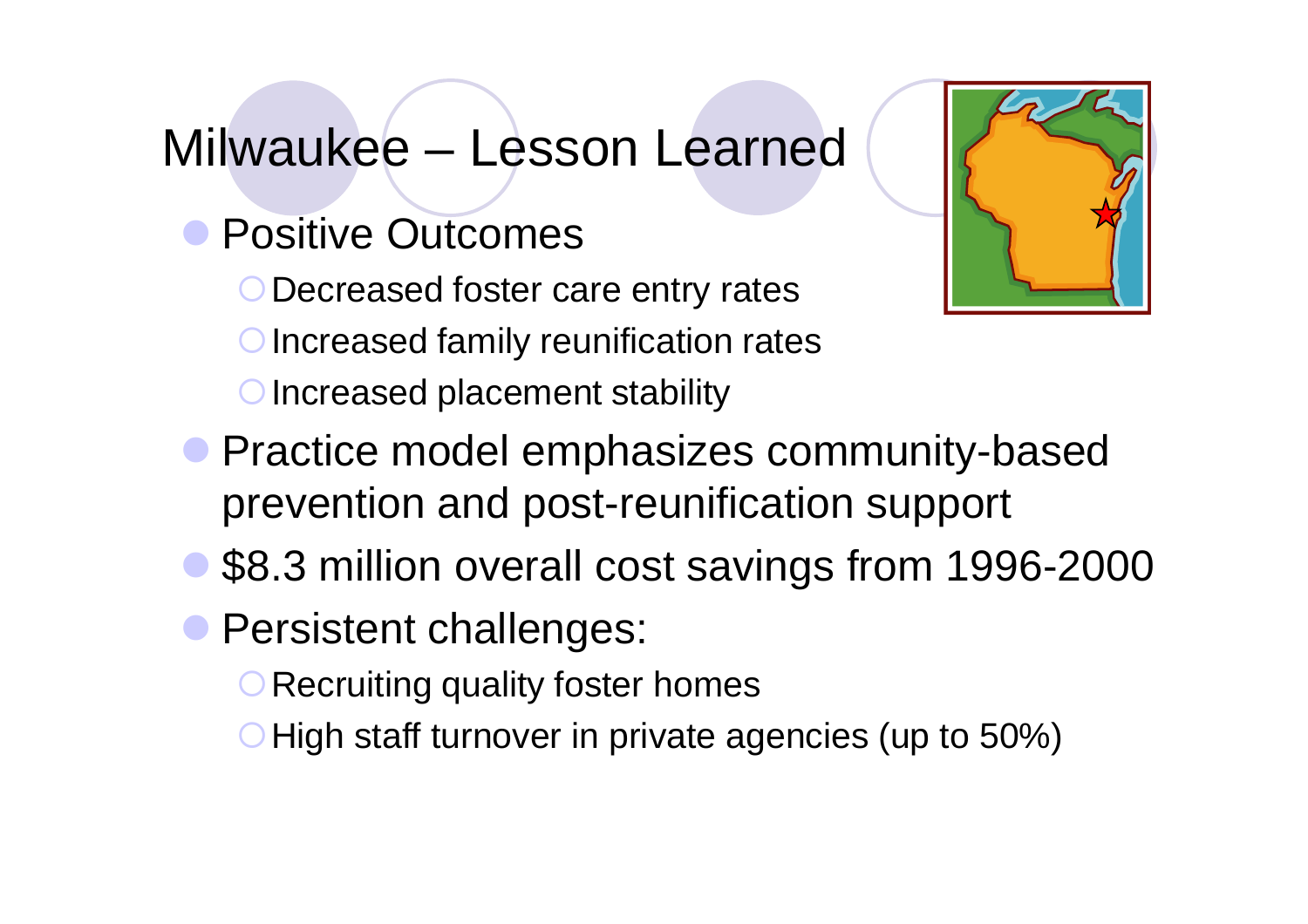## Utah – What they did

- Failed attempt to privatize LTFC caseload
	- O Moved too quickly toward privatization without sufficient planning or clear objectives
	- O Dismantled initiative following teenager death
- Success: Utah Foster Care Foundation
	- **O Foundation does all recruitment, training & support of** foster parents for all 5 DCFS regions
	- O Performance based contracting
	- $\bigcirc$  Initially staffed by state employees to share knowledge about system needs
	- O Licensing remains a state responsibility
	- Well resourced with \$2 million in private start up funds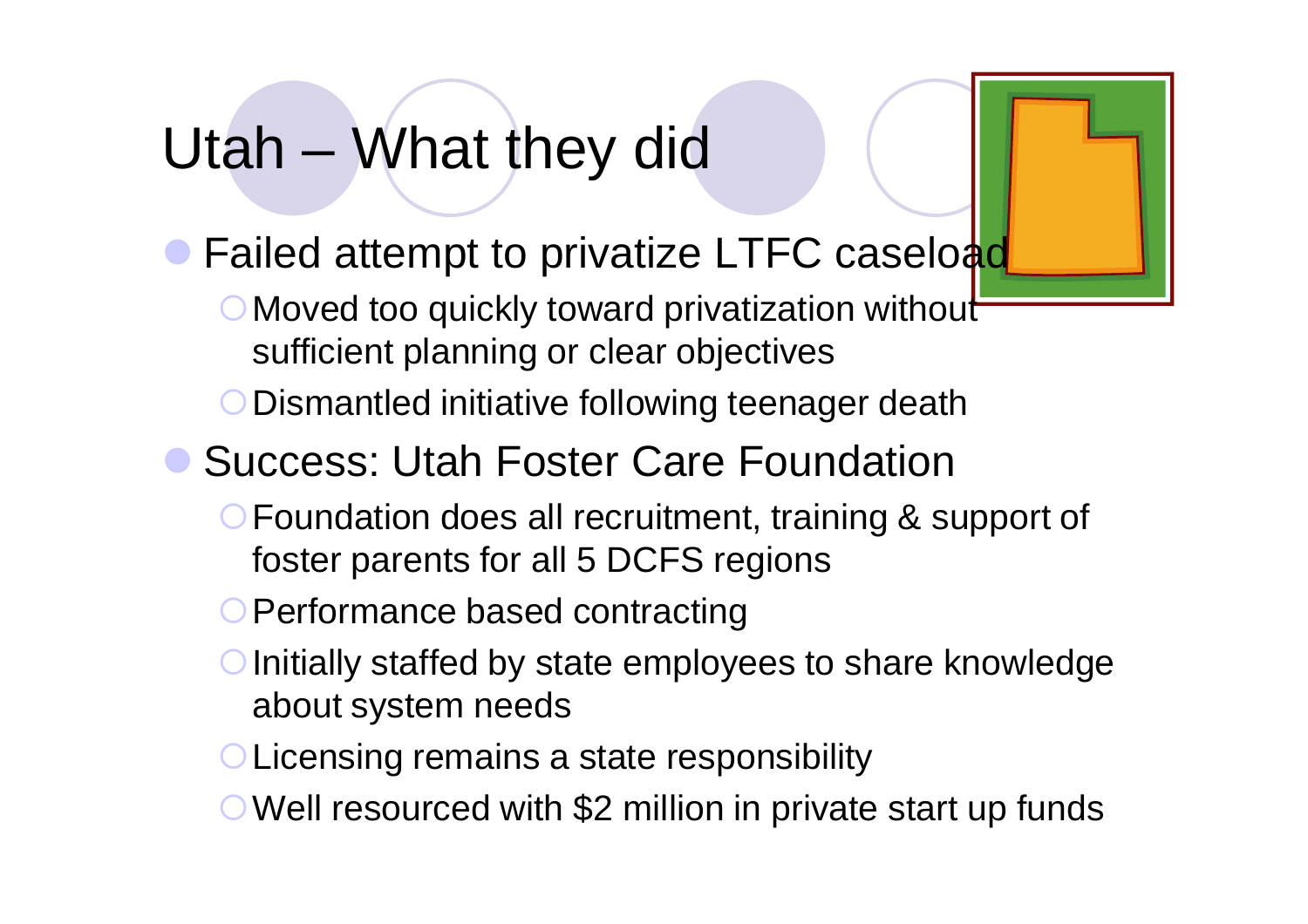### Utah – Lessons Learned

- Separate licensing role from Foundation's role
- Support for public employees during transition
- Clear regional goals for performance
	- **O Recruitment objectives (#s, skills, etc.)**
	- ◯ Support objectives (freq & types of supports delivered)
	- **O Training objectives (learning needs met)**
- Exit interviews w/all foster parents leaving system
- **Feedback loop to DCFS on pros and cons of** licensing, case management, court & placement
- "Cluster Networking" supports foster parents in their community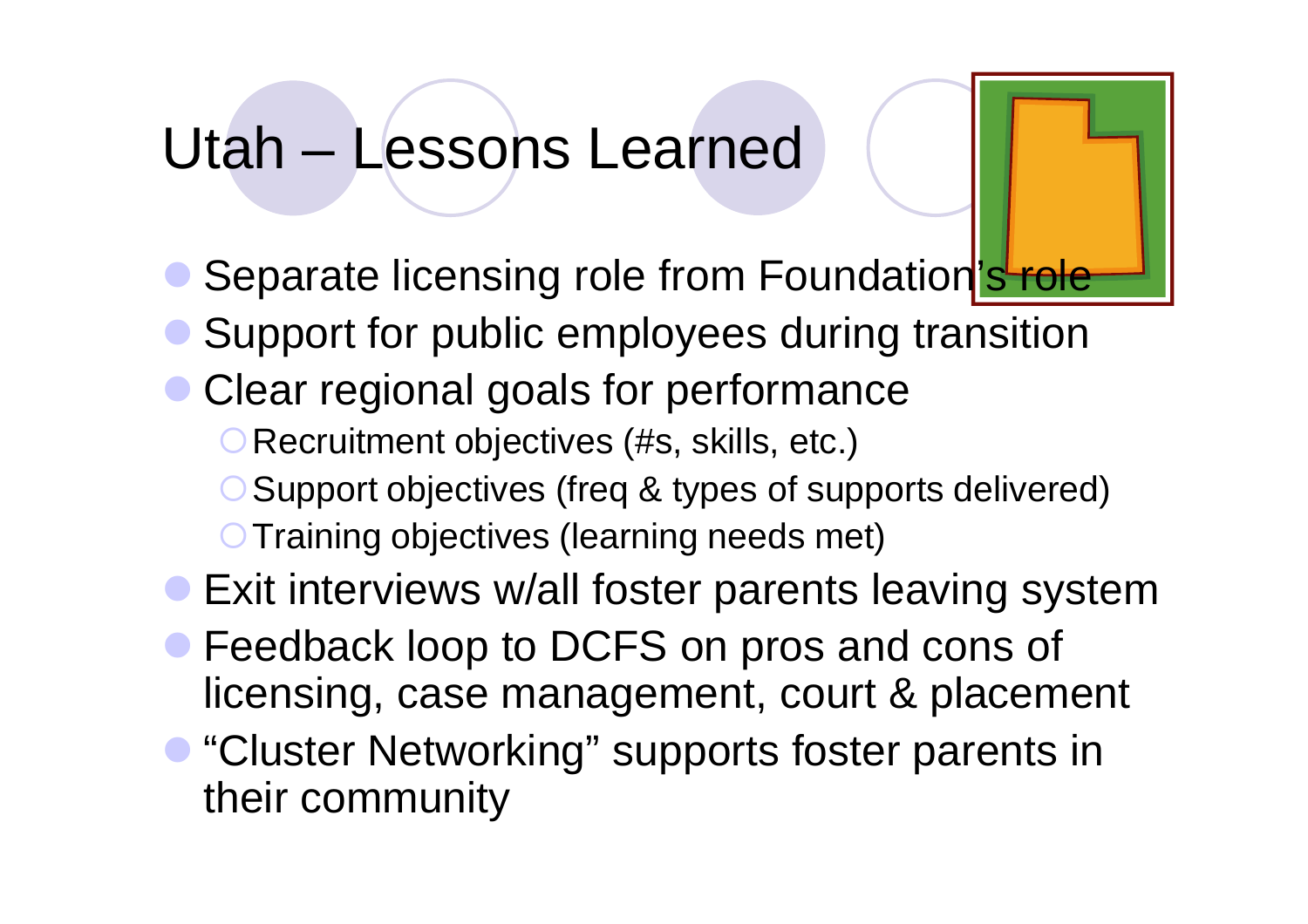## Other Promising Public-Private Efforts

Allegheny County, Pennsylvania: "Focus on prevention"

Kentucky:

**O** "Training for the private workforce, too"

**El Paso County, Colorado: O** "Joining forces in response to family violence"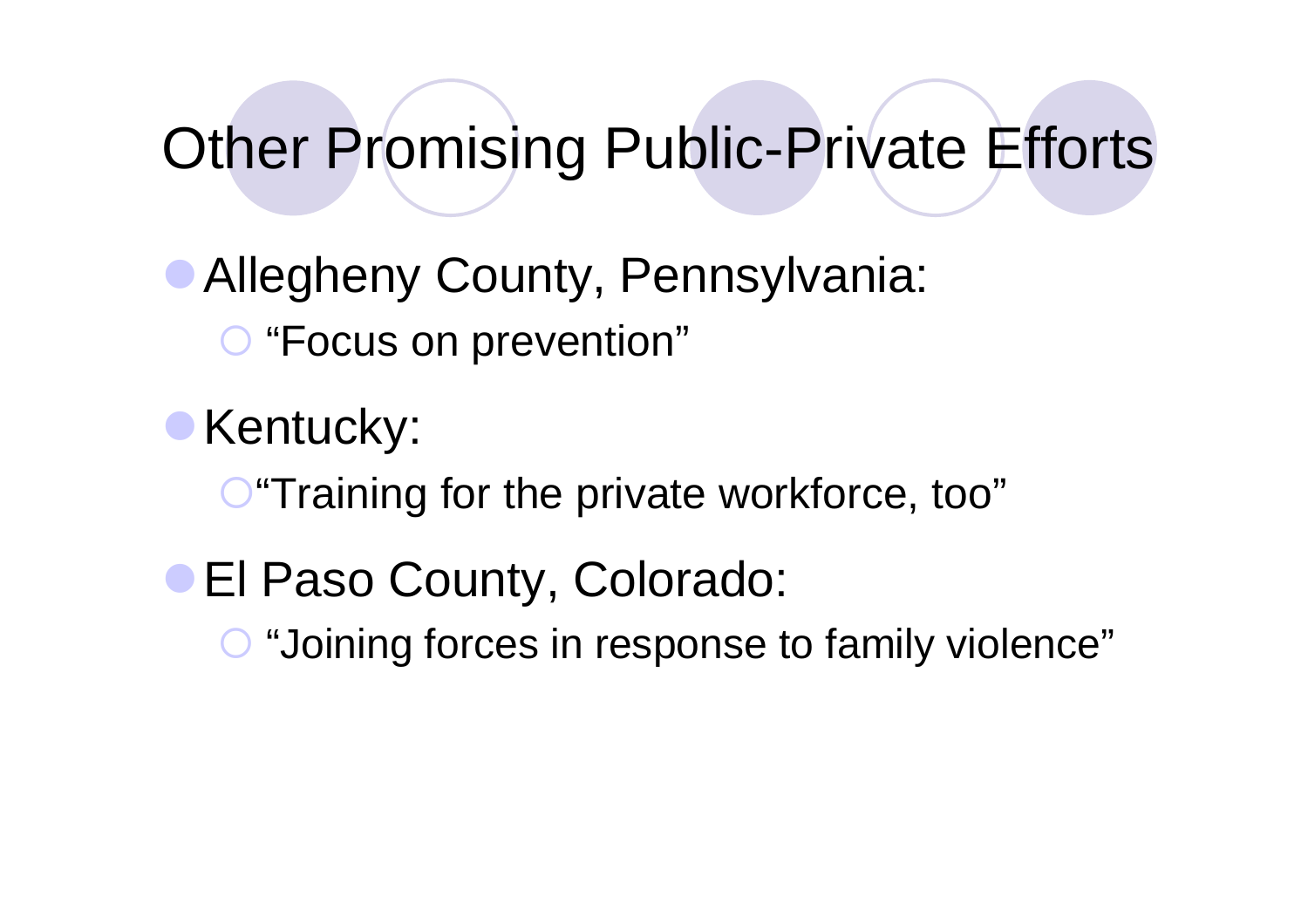## Allegheny County, PA



Strong partnership with private agencies to keep families together and out of the system

- 50% of budget devoted to prevention & in-home services
- Resource specialists in every field office link families to needed community based services
- Continuum of prevention programs with private agencies:
	- ◯ 33 family support centers across county
	- $\bigcirc$  Home visiting for new moms of children age 0-5
	- After-school/summer activities for high-risk youth in public housing communities
	- Enrichment support for at-risk youth (e.g., music lessons, travel money, sports fees, museum memberships, etc.)
	- Wraparound/mentoring for drug abusing pregnant moms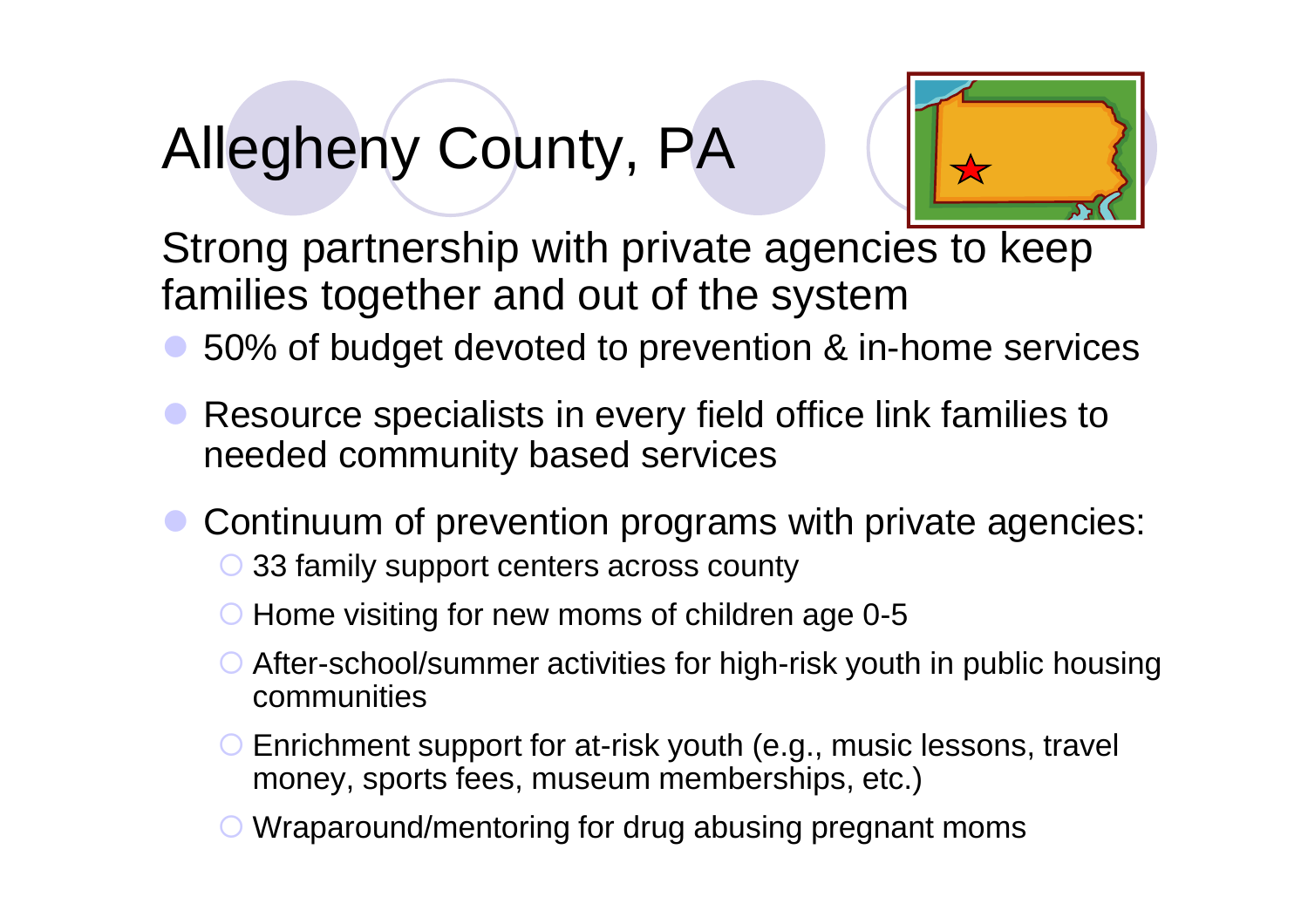# Allegheny County, PA



Focus on prevention showing promising results:

| Outcome                                | <b>National Average</b>            | <b>Allegheny County</b> |
|----------------------------------------|------------------------------------|-------------------------|
| Reduction in foster care<br>placements | 8% (1998-2003)                     | 24% (1996-2005)         |
| Children reunified with<br>family      | 55% (FY 2003)                      | 79% (2004)              |
| Children placed with<br>relatives      | 23% (FY 2003)                      | 62% (2005)              |
| Child deaths from<br>abuse/neglect     | 2.1 per 100,000<br>$(2003 - 2004)$ | $0(2003 - 2006)$        |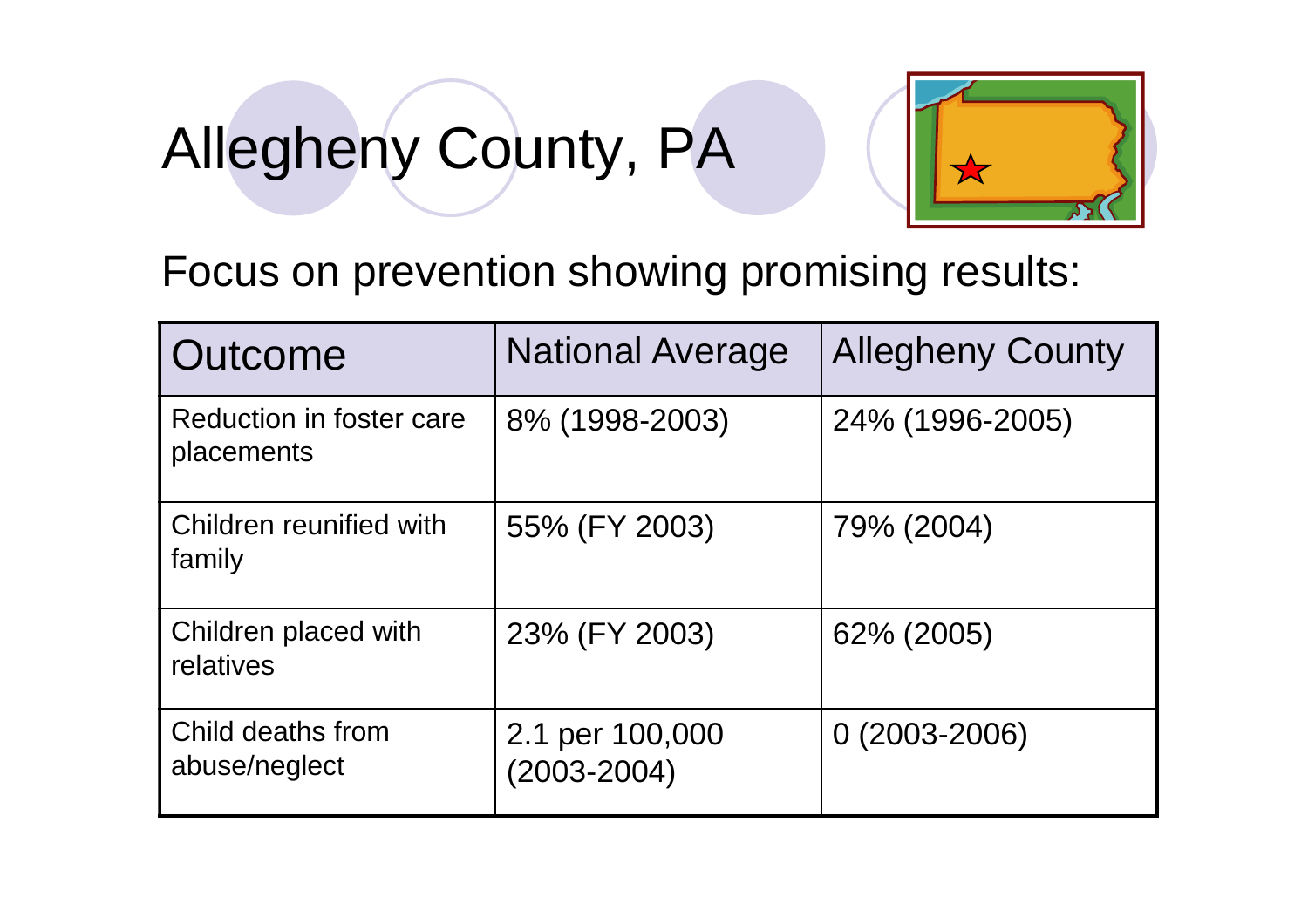## Kentucky Residential Worker Competency Project



- **Professional training for private agency** contractors serving child welfare & juvenile justice
	- **O Designed by University of Kentucky Training Resource** Center in collaboration with private agencies
	- Delivered at **no cost** to private agencies
	- **O Trainees: staff of emergency shelters, group homes,** residential treatment facilities, therapeutic foster care, etc.
- **Flexible options beyond classroom instruction** 
	- on-line courses, 1-day workshops, intensive multi-day sessions
- State reimbursed with IV-E Administrative funds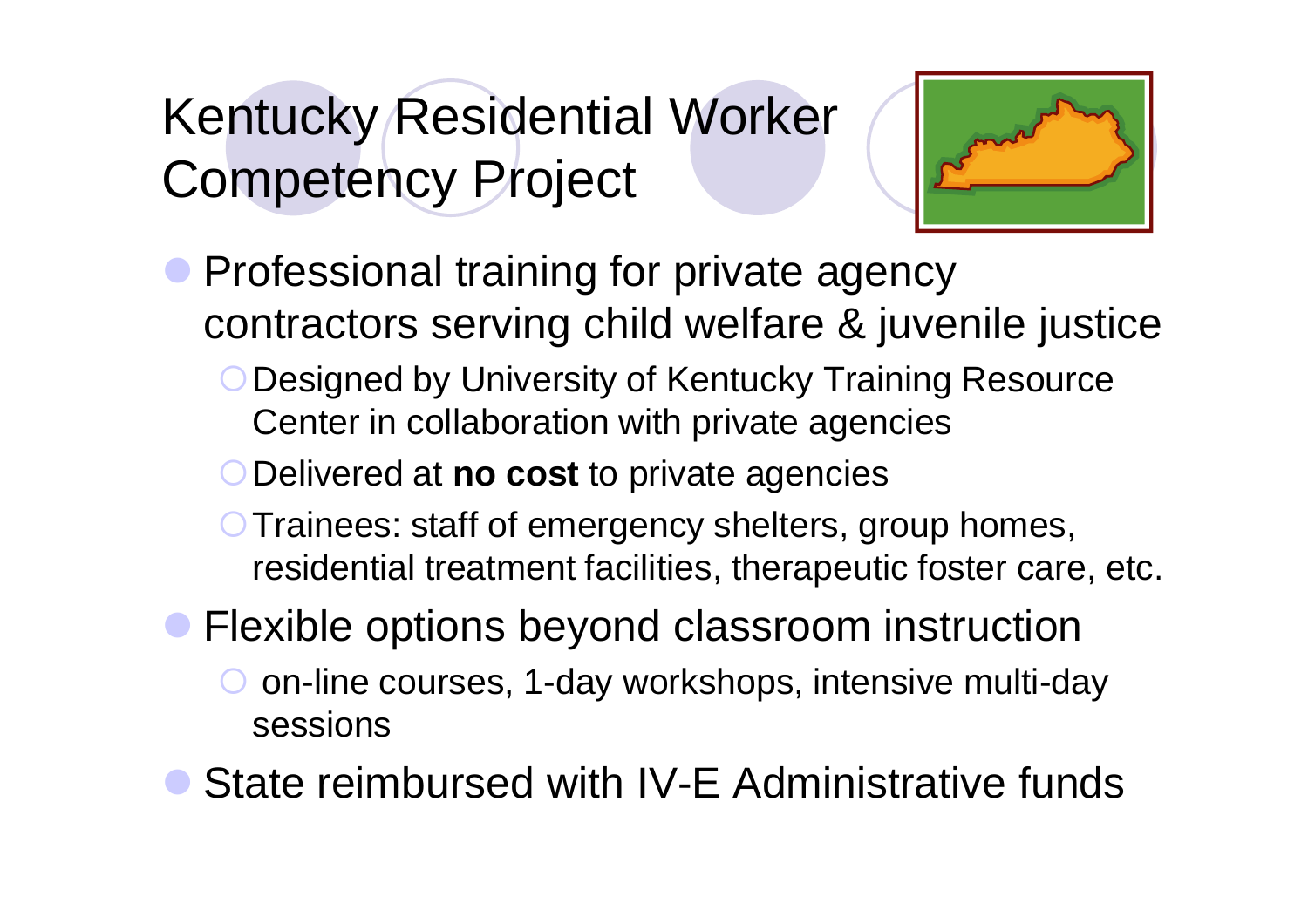## El Paso County, Colorado The Greenbook Project



- **Public-private collaborative to better serve** families involved in domestic violence and child maltreatment
- Defined common mission and target goals
- Early focus on increasing cross-system empathy
- Identified resources & information sharing needs
- Built system capacity within & across systems to achieve desired results

*NOTE: this initiative is also underway in Santa Clara and San Francisco Counties*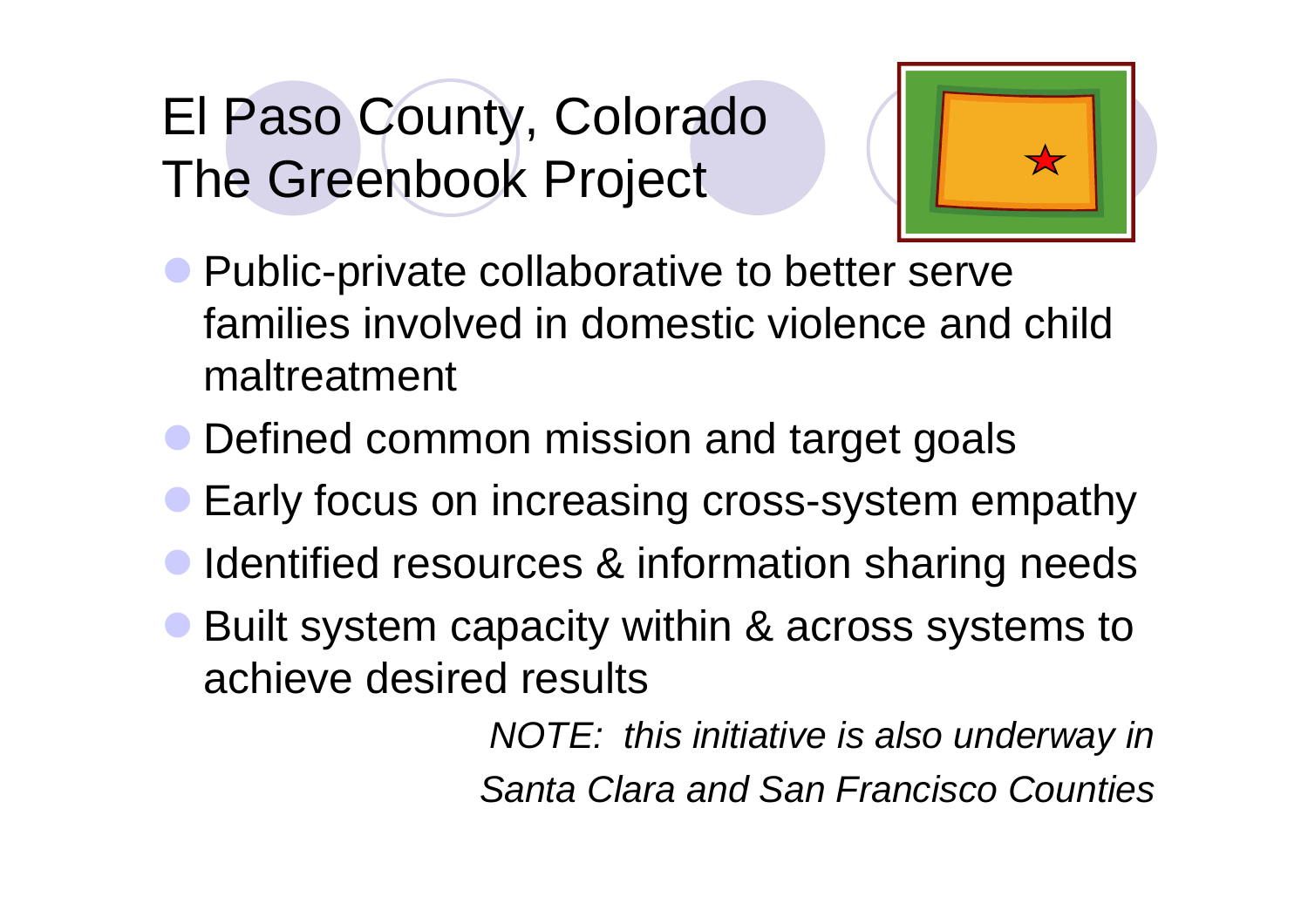## Strategies for Success: shared risks

- **Know service population dynamics to set** realistic performance expectations, adequate payment rates & reimbursement levels
- Use good data and expect accountability system wide
- Regularly communicate progress toward desired outcomes
- **Anticipate risks to include risk mitigation** strategies up front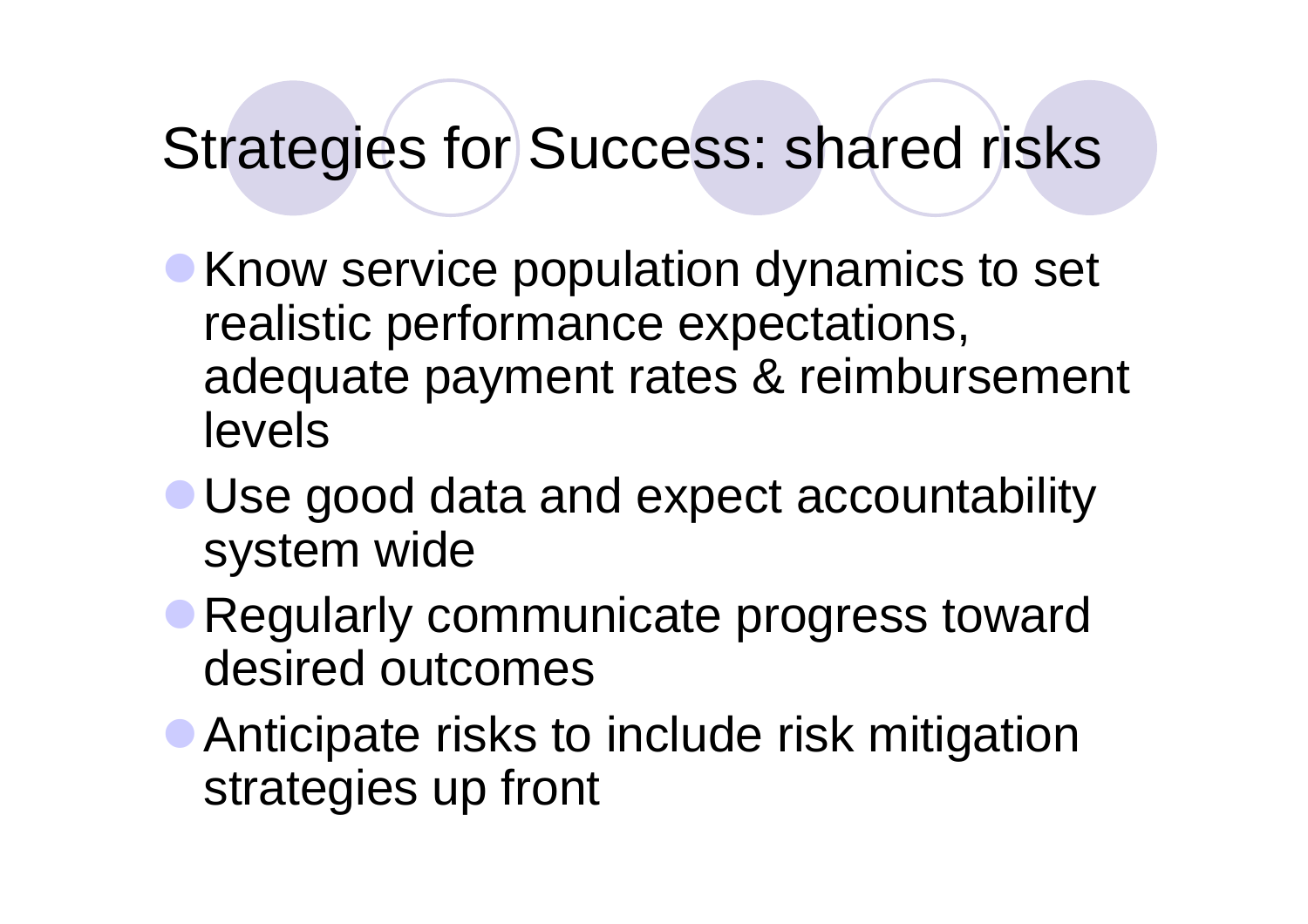### Strategies for Success: shared results

- Reach consensus on desired outcomes
- Measure & reward successful performance
- **Encourage climate of trust and open** communication system wide
- Include wide variety of stakeholders' perspectives in designing solutions
- Keep families' interests as the driving factor in all service delivery solutions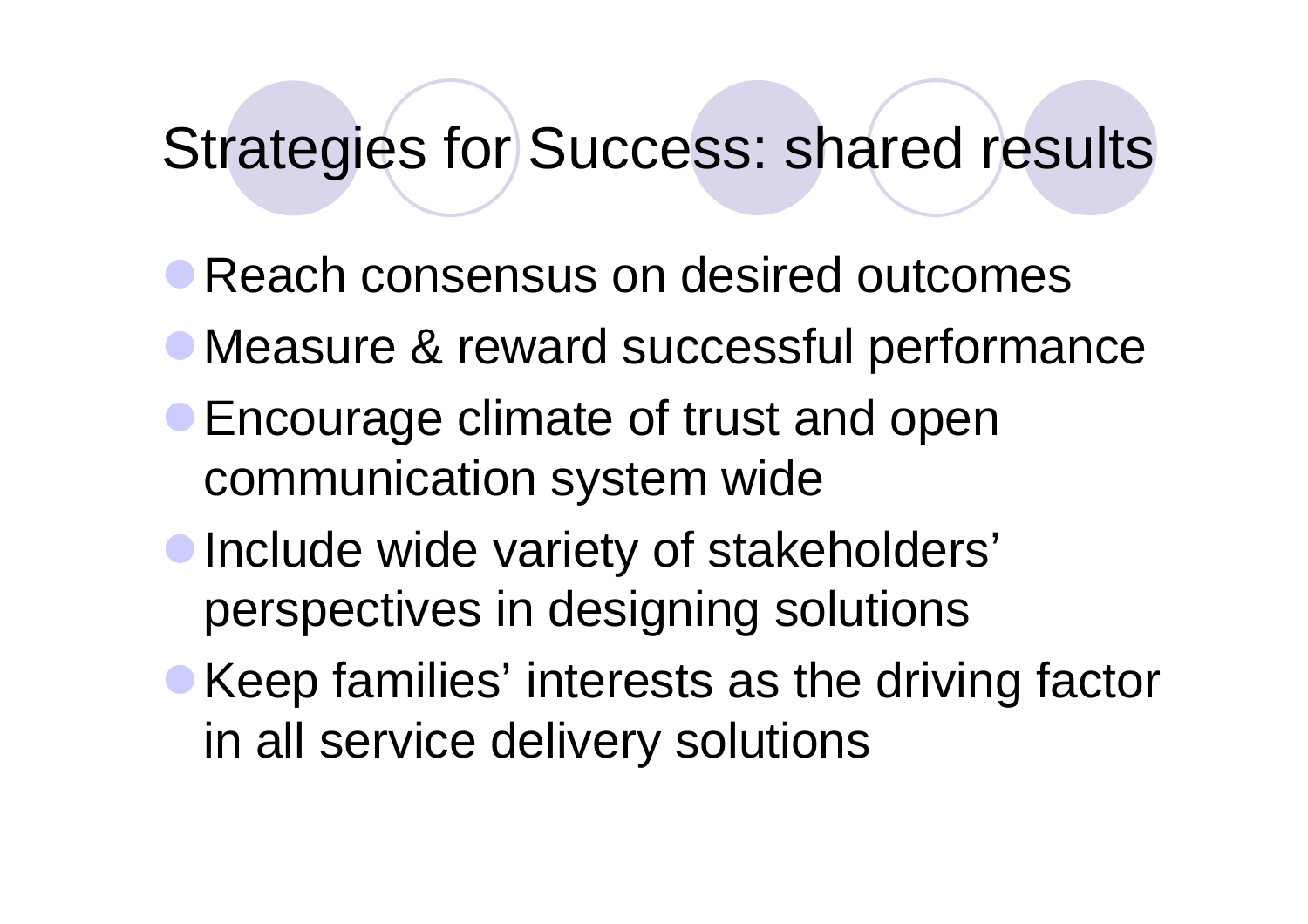### Strategies for Success: shared resources

- Integrate strengths of both sectors to fill gaps in current service system
- Clear roles & responsibilities between public and private entities
- **Ongoing training & support to implement** new roles for public and private agency staff
- **Pool flexible funding to help overcome** agency defined treatment silos
- Create opportunities for community investment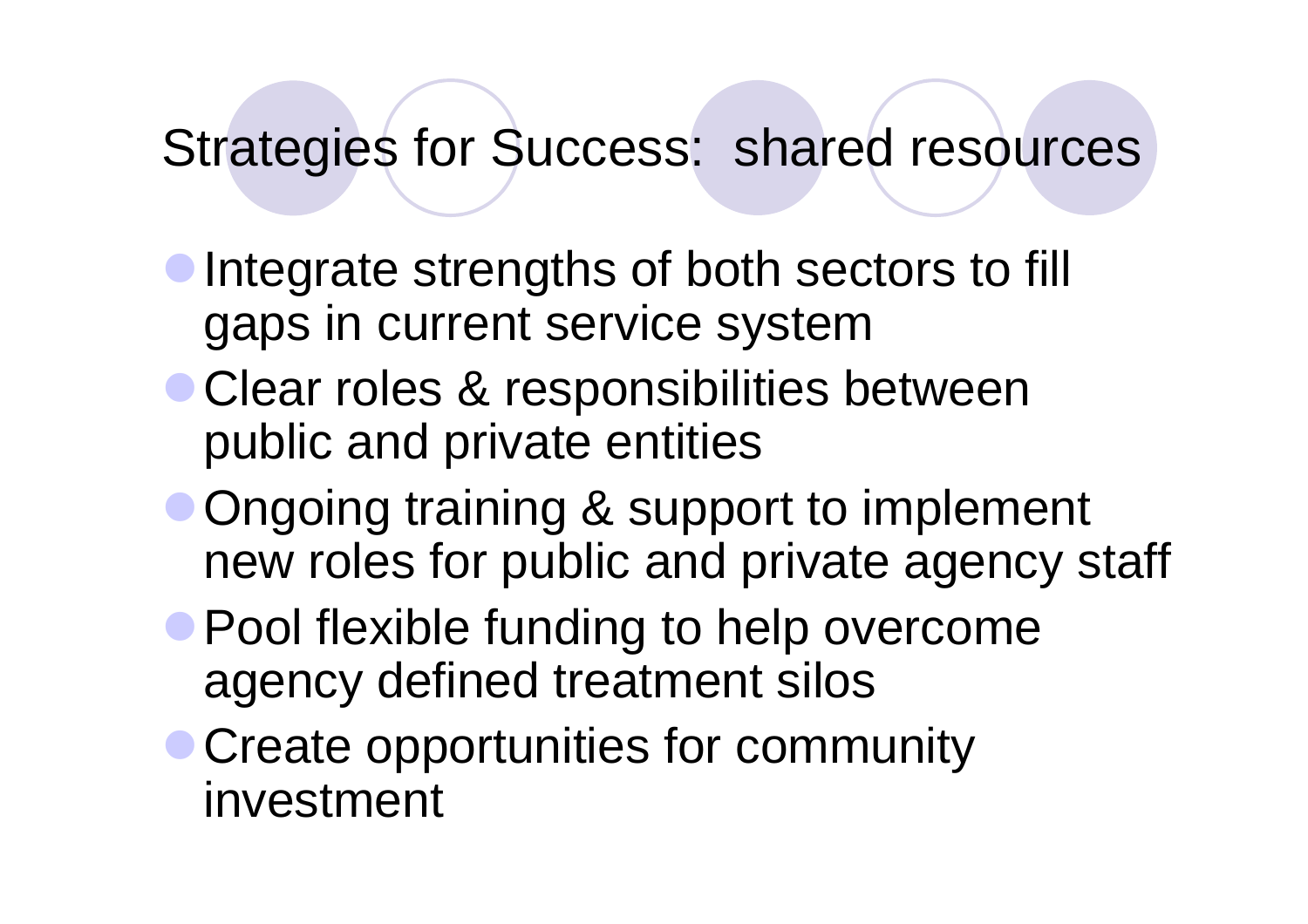## Effective Partnerships Rely On…

Clear purpose for why partnership is needed



- Accurate assessment of each partner's strengths & constraints to meet objectives
- Authentic participation of partners in design of collaborative solution
- Adaptability driven by commitment to mission
- High degree of communication for continuous evaluation, learning and improvement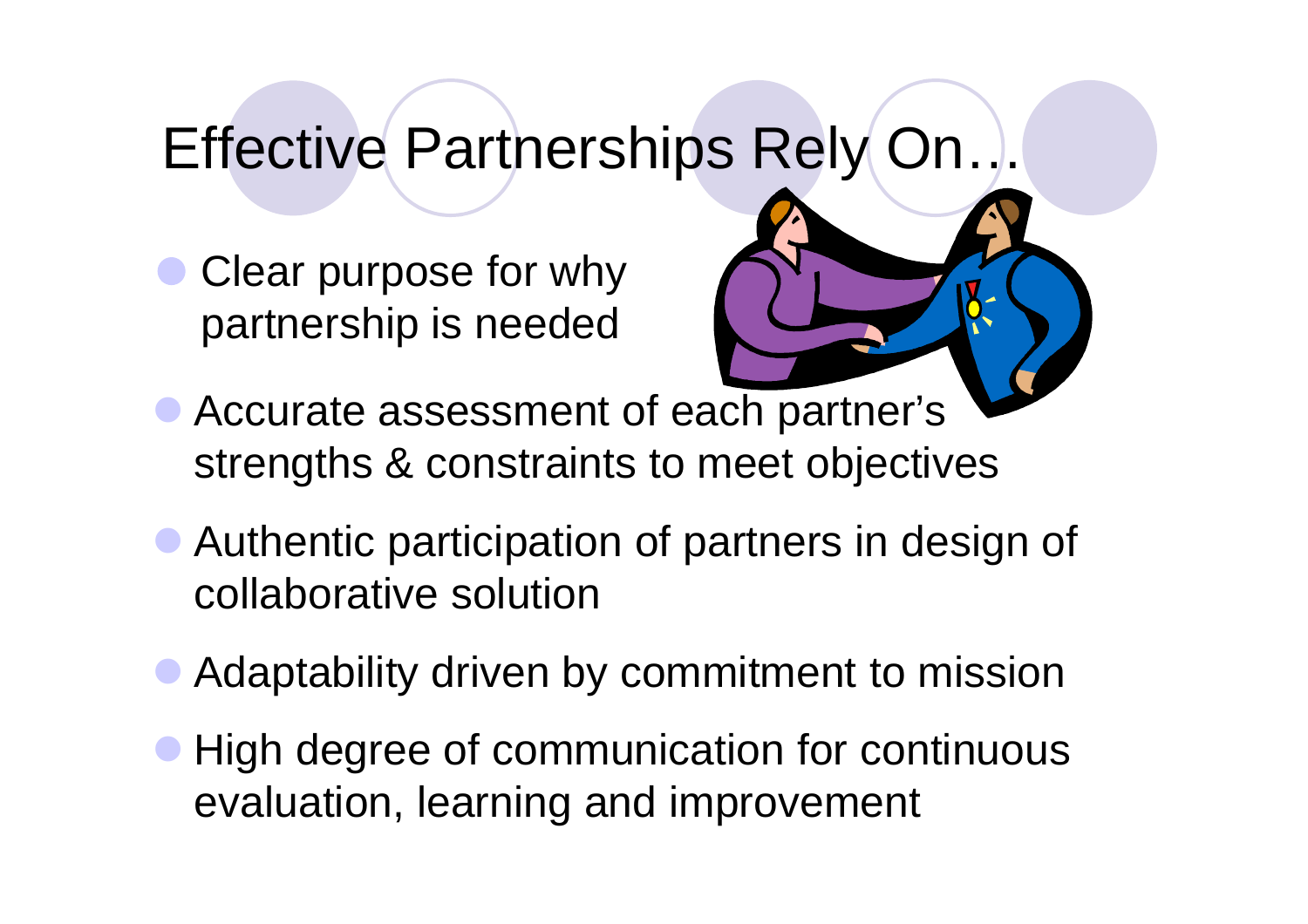## Continuing System Gaps

- October 2006 GAO Study found across all states, including Calfornia:
	- **OProviding adequate services** to children and at-risk families in all jurisdictions across state
	- Placement of children in **appropriate homes** (assumes continued use of foster care as the primary safety intervention)
	- **Responsiveness of services** to the needs of children and their families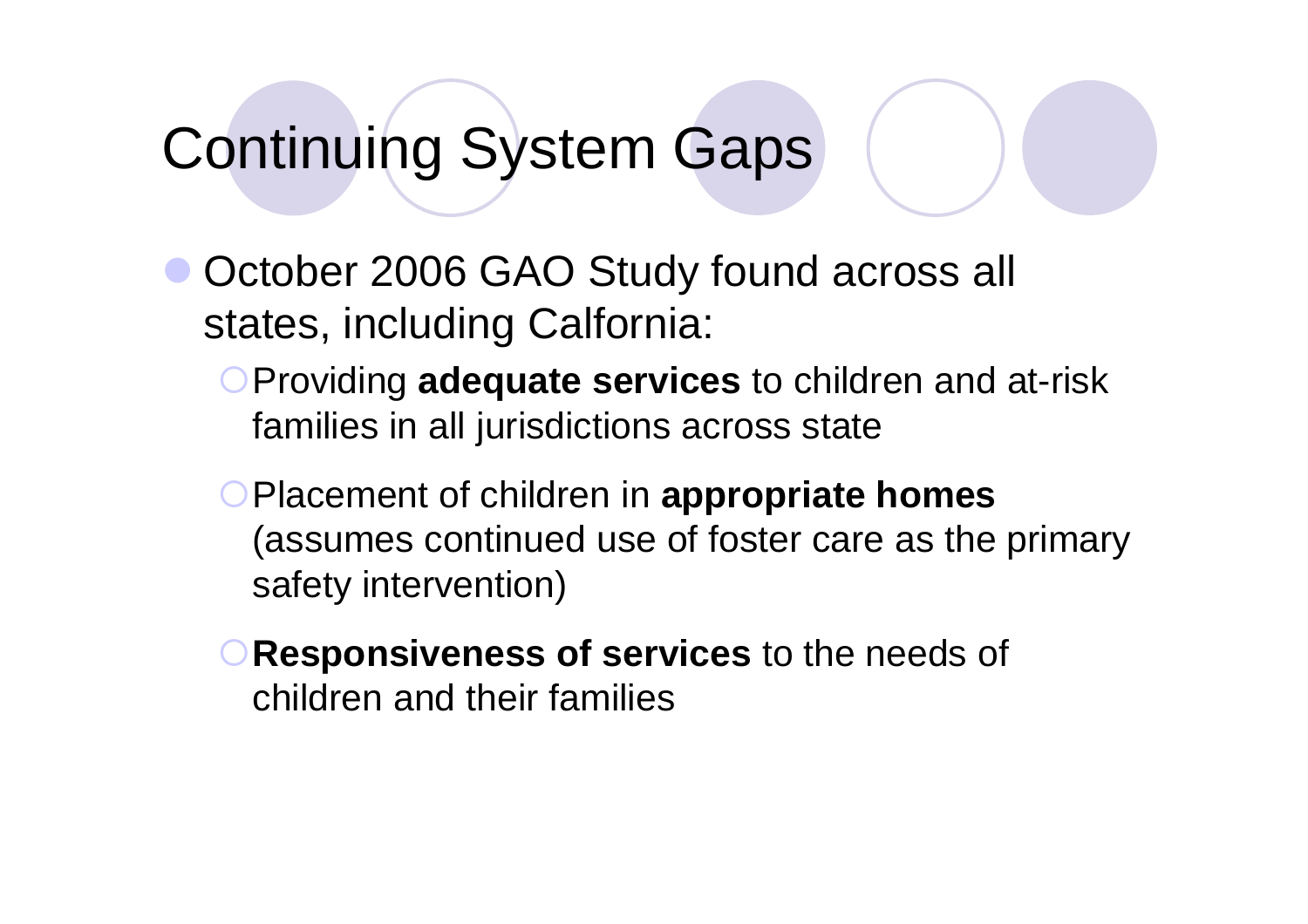## Public-Private Partnerships: A Matter of Degree Partnerships

**5** Creating a community collaborative for child protection

**2**

Shared organizational infrastructure (written agreements for information sharing, staff liaison positions, co-location of staff, etc.)

**1**

Joint program development to create new intervention solutions

Joint case planning with public & private service providers, the family and their support network

Basic, effective referrals of families to private service providers

**3**

**4**

**Linkages**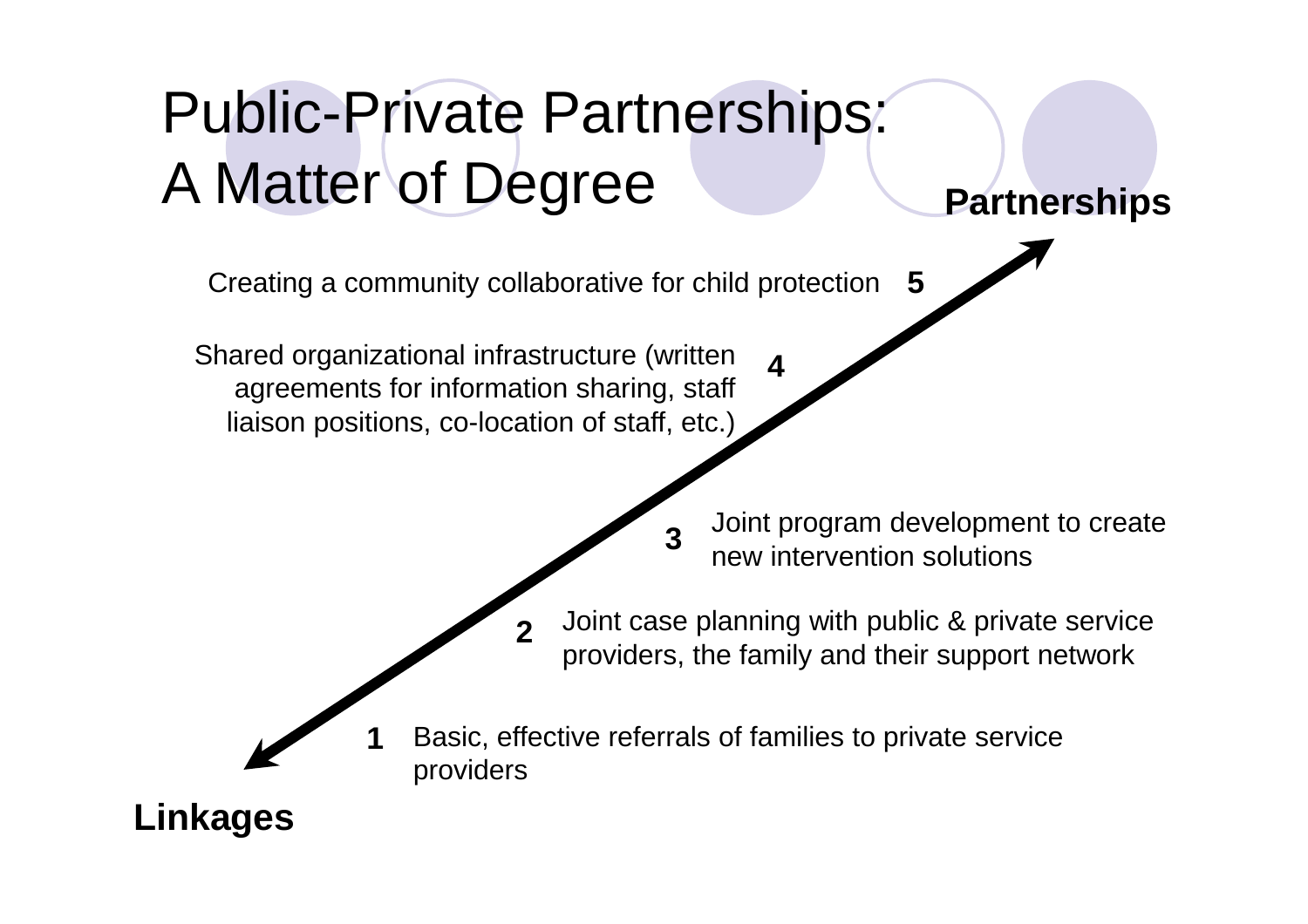### What are the goals for California?

Fewer children in care?

**Increased placement stability?** 

- **Improved safety?**
- Shorter time to permanency?
- Improved well-being for youth exiting the system?